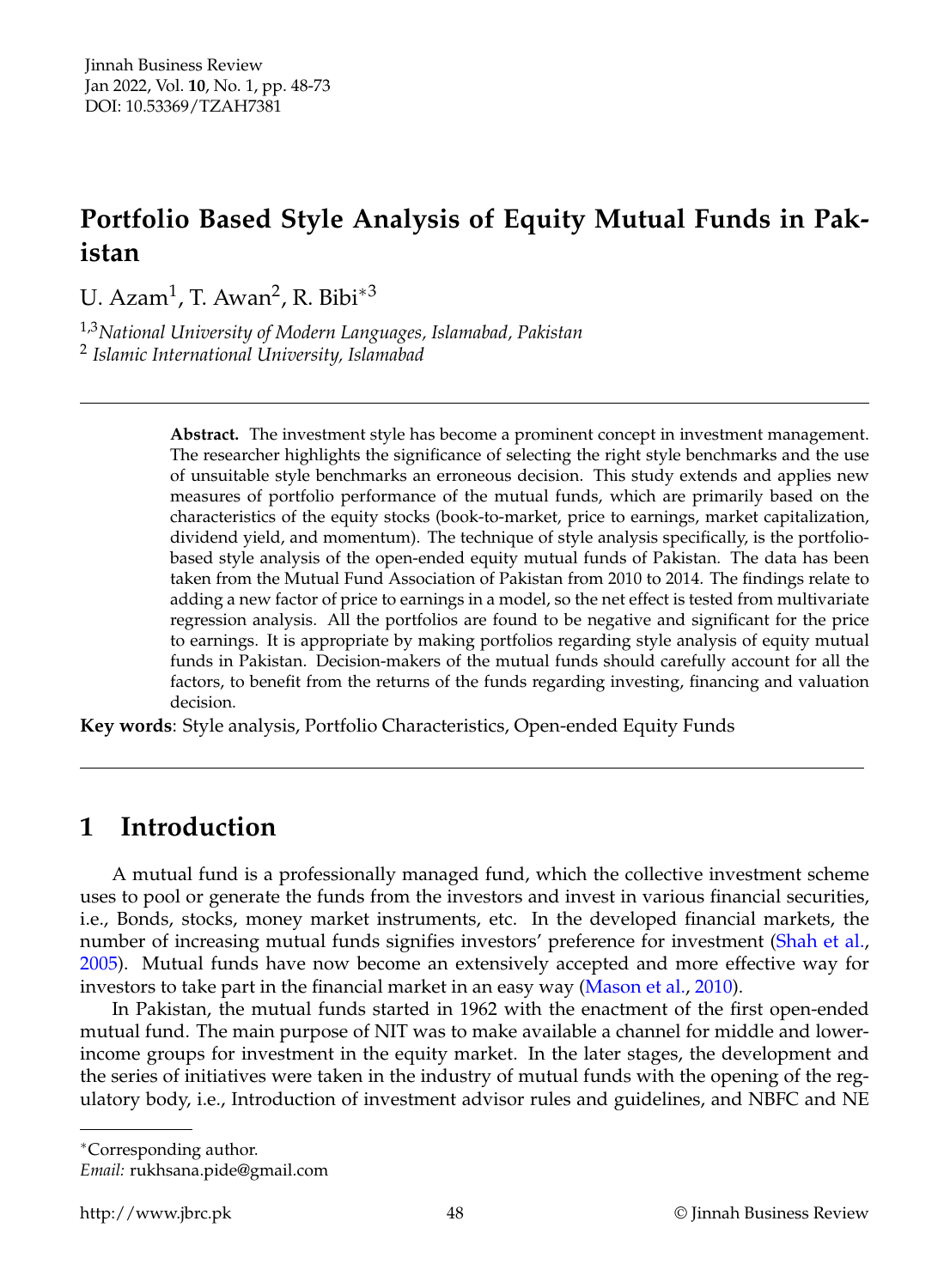(Non-banking Finance Companies and New Entities) Regulations and establishment of private sector open-ended and close-ended funds [\(Aras and Yilmaz,](#page-16-0) [2008\)](#page-16-0). The Securities & Exchange Commission of Pakistan (SECP) acquired an assortment of initiatives for the growth and improvement of the industry along with the representative body of industry i.e. Mutual fund Association of Pakistan (MUFAP). It took part as a key role in the well-being of the industry.

Mutual funds help to minimize the risk of investment in the stock market due to diversification. Professional management in the stock market is provided by the experts. Moreover, the small investors hold a diversified portfolio of funds. The open-ended mutual funds create the new units and redeem issued Units on demand [\(Barbee Jr et al.,](#page-17-0) [1996\)](#page-17-0). Open-ended mutual funds are also known as Unit Trusts. The Unitholders buy units of the mutual funds and redeem the issued units at the prevailing Net Asset Value (NAV) continuously. The Asset Management Company (AMC) announces the offer and redemption prices so that these units can be purchased or redeemed. The close-ended mutual funds can be floated through an Initial Public Offering (IPO) and have a fixed number of shares. When the close-ended mutual funds are once issued, they can be purchased and sold in the secondary market at the market rate. This market rate is announced by the Stock Exchange on the daily basis.

Investment style is used foremost to classify, analyze and deploy the equity portfolios in the financial market [\(DiBartolomeo and Witkowski,](#page-17-1) [1997\)](#page-17-1). The investment firms sort out the equity funds for different purposes along with rating into various categories based on investment style. To achieve diversification individual and institutional investors use investment style to select the funds [\(Dor et al.,](#page-17-2) [2005\)](#page-17-2). In reaction to the prominence that financial investors put on investment style [\(Afza and Rauf,](#page-16-1) [2009\)](#page-16-1). Many equity funds use the phrases "small company value" or "mid-cap growth" to recognize them as a certain style. Style analysis is a technique commonly used to recognize and explain the characteristics of an investment portfolio. Style analysis might disclose as one investment is in large-cap, whereas the other portfolio invests in the small-cap. Financial advisors, managers use style analysis to purchase, classify and build controlled investments and to scrutinize for style. Individual investors make use of style to identify the types of investments they are buying and the way that how they fit into an already existing investment portfolio. Style analysis can also be used to create peer groups and to opt for suitable style-specific benchmarks [\(Ahmad et al.,](#page-16-2) [2017\)](#page-16-2). Style analysis can be based on the returns of portfolios.

The returns-based style analysis is used to determine the returns of the managers compared with the style indexes to find out the arrangement of indices that tracks the performance of man-agers more accurately [\(Sharpe,](#page-18-2) [1992\)](#page-18-2). Sharpe's model made style analysis readily accessible to every investor who could easily get hold of historical returns data on the portfolio being analyzed on passive indices [\(Babalos et al.,](#page-17-3) [2015\)](#page-17-3). With the availability of data and the importance of style analysis, Sharpe's model is the most accepted among all the individual or institutional investors. It is examined the collinear regressors in RBSA, thereby limiting the precision of the constrained approximation. Studies state the confidence intervals in the case of RBSA in which coefficient restrictions are not inflicted. Aggregate mutual funds and results are the consistency of investment style exposure.

Portfolio-based style analysis (PBSA) is used to observe the stocks which are held in the investment portfolio and help to map these investments into styles. Portfolio-based style analysis is a "bottom-up" technique in which the characteristics of the funds over time are derived from the characteristics of the securities at various points in time over the period. This analysis determines the choice of characteristics. For example, the index or the asset class membership is needed as the security characteristic, to create a customized benchmark consisting of a portfolio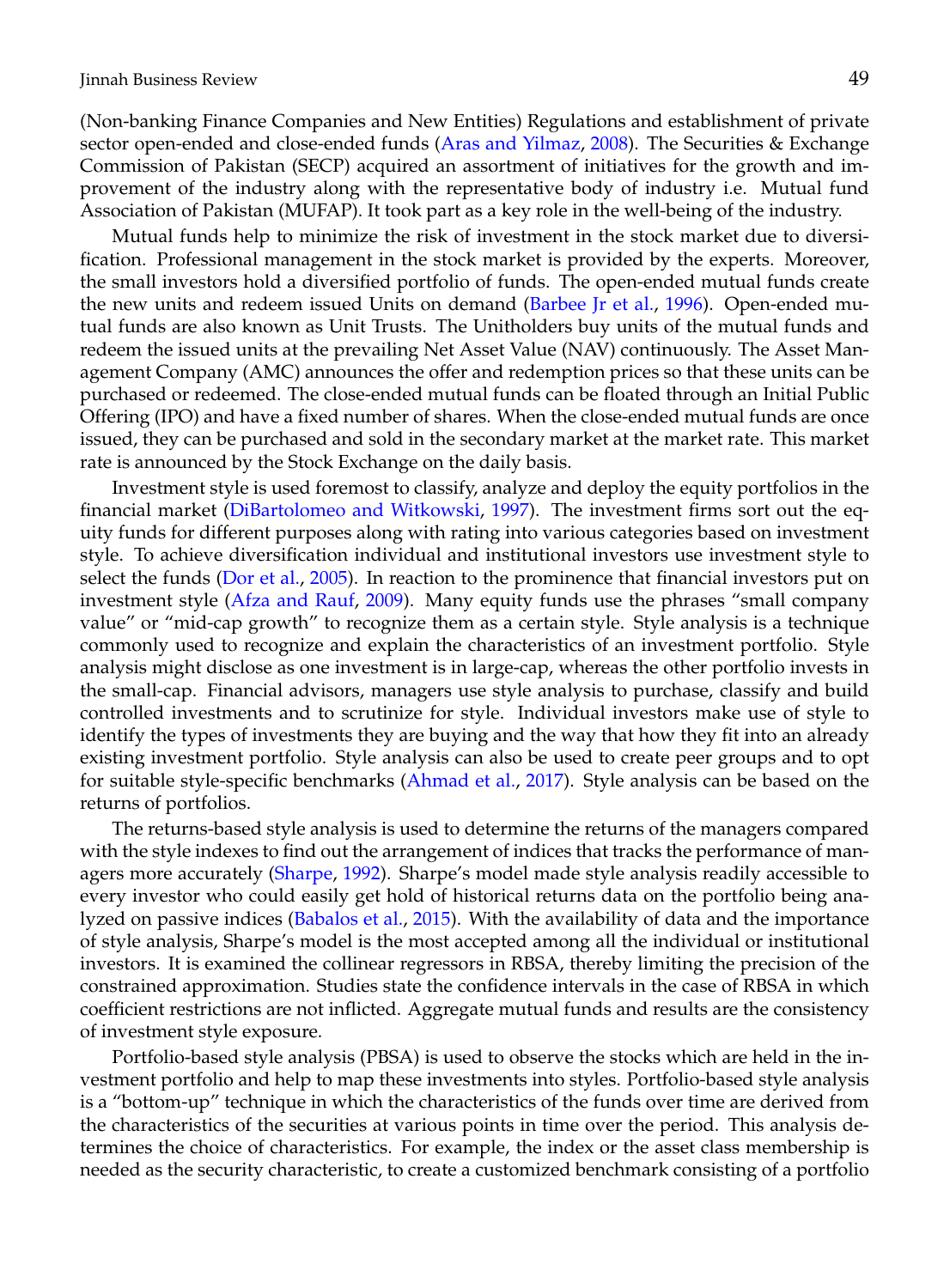of indices [\(Wermers,](#page-19-0) [1997\)](#page-19-0).

A technique like style analysis is used to get better performance of mutual funds. The returnbased approach was applied to investigate the returns of managers compared with the style indexes. The portfolio-based style analysis has not been applied yet in Pakistan mutual fund industry. It is argued that the portfolio-based style analysis has greater accuracy than returnbased style analysis. So, the study has been researched by evaluating the performance of mutual funds with the help of a portfolio based on the characteristics of stocks. The users of style analysis in determining the performance of mutual funds in Pakistan should find this study very helpful and useful in determining the returns and how much the portfolio-based style analysis is beneficial for the performance of mutual funds [\(Capon et al.,](#page-17-4) [1996\)](#page-17-4).

Researchers also suggested making use of the portfolio-based style analysis while assessing the fund's returns [\(Cox and Ross,](#page-17-5) [1976;](#page-17-5) [Lehmann and Modest,](#page-18-3) [1987\)](#page-18-3). It is argued that the portfolio-based style analysis confirms the greater accuracy in forecasting future returns in the case of a smaller data sample. [Bogle](#page-17-6) [\(1998\)](#page-17-6) observed that portfolio-based style analysis is better at predicting future portfolio compositions. Therefore, this study comes up with the following problem statement "To what extent the portfolio-based style analysis (stock characteristics i.e. market capitalization, book-to-market, price-to-earning, dividend yield, and momentum) impacts the performance of equity mutual funds". So, this study theoretically contributes in a way that portfolio is made based on stock characteristics; market capitalization, book-to-market, price-to-earnings, dividend yield, and momentum [\(Gohar et al.,](#page-17-7) [2011;](#page-17-7) [Lintner,](#page-18-4) [1965;](#page-18-4) [Penman,](#page-18-5) [1996\)](#page-18-5). Portfolio-based style analysis has greater importance as compared to return-based style analysis and hence it is a dominant investment technique. Therefore, this study provides the best option to establish a portfolio's style independently, so the returns can be assessed by adopting the portfolios of the mutual fund investor's choice.

## **2 Literature Review**

#### **2.1 Theoretical Review**

#### **2.1.1 Modern Portfolio Theory**

The modern portfolio theory (MPT) in which Markowitz introduced the analysis of the portfolios of investments. The portfolio is taken into account by reflecting on the expected rate of return and risk of individual stocks and their interrelationship measured with the help of correlation. Previously the investments are examined individually by the investors and built up of portfolios by not considering their relationships. Markowitz demonstrated the possibility of simplistic portfolios by measuring the correlation between the risk and return of these stocks.

The main important role in the theory of modern portfolio is that of diversification. Markowitz emphasized the single period approach: the investor decides in the beginning that he should be aware of the particular securities to invest in and hold them till the end of the period [\(Kacper](#page-18-6)[czyk et al.,](#page-18-6) [2008\)](#page-18-6). Because in the portfolio the collection is made by taking the optimal portfolio from the set of all possible portfolios [\(Rohitraj and Rao,](#page-18-7) [2015\)](#page-18-7). The method to choose the most advantageous and desirable optimal portfolios is the indifference curves. The investor's preferences for risk and return are represented on the indifference curves [\(Asad and Siddiqui,](#page-16-3) [2019\)](#page-16-3). These curves can be drawn by putting risk on the horizontal axis and investment return on the vertical axis [\(Golec,](#page-17-8) [1996\)](#page-17-8). There are two important fundamental assumptions than examining and applying indifference curves to Markowitz's portfolio theory. Non-satiation and risk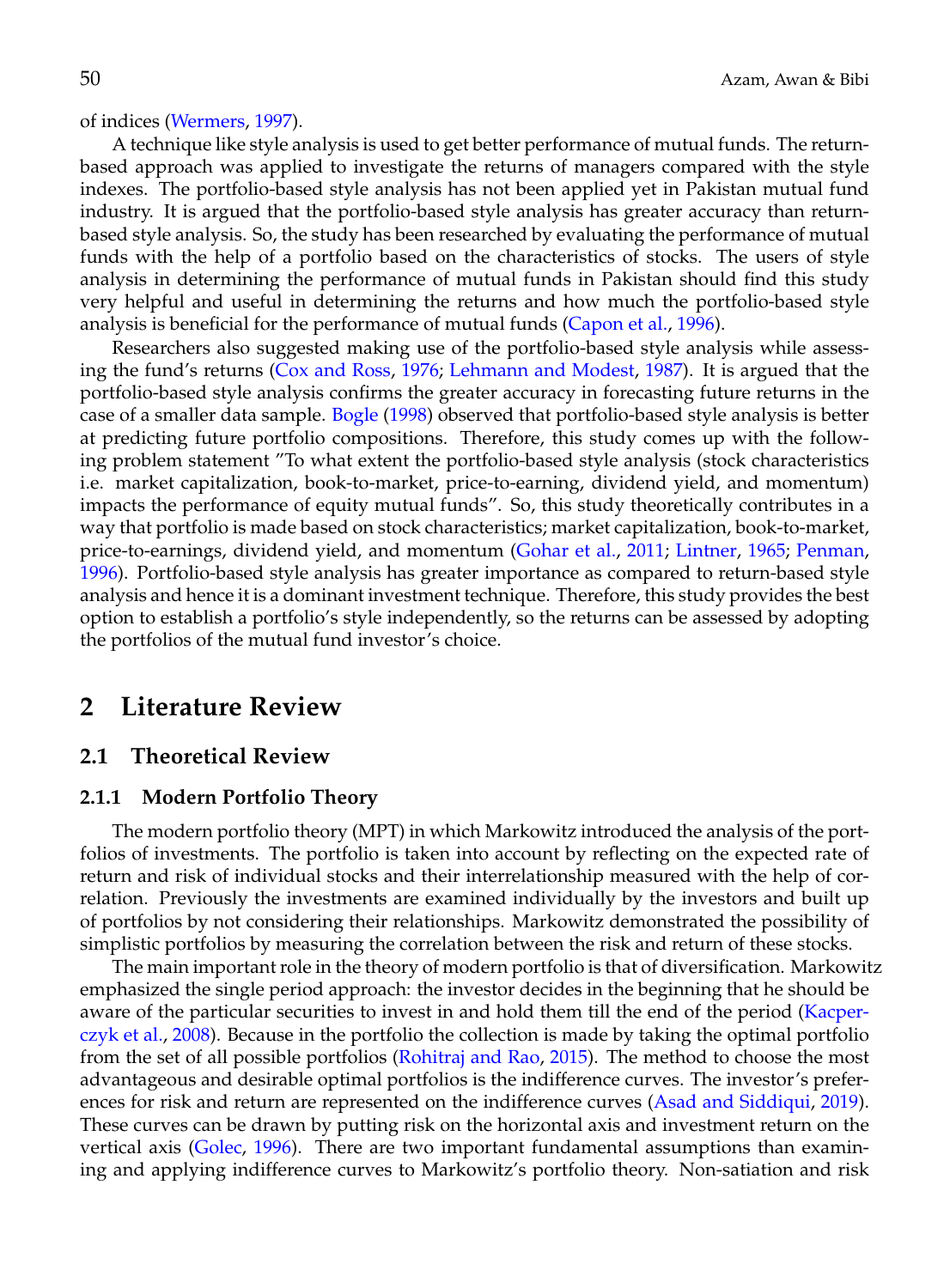aversion. In the non-satiation assumption, the preference of the investor is on the higher levels of returns instead of lower levels of returns, because by achieving higher levels of returns the investor can spend more on consumption. In the assumption of risk aversion, the investor is risk-averse so choose the smaller risk when making investment portfolios.

In this study, the performance of mutual funds is tested by comparing the returns of the portfolios constructed based on stock characteristics (Market capitalization, book-to-market, priceto-earning, dividend yield, and momentum) with the returns of mutual funds. The correlation is tested between the independent and dependent variables so that investors of the mutual fund can make the selection by opting appropriate set of portfolios.

#### **2.1.2 Efficient Market Hypothesis**

The literature of performance evaluation concerning mutual funds has been closely related for a long time to the imperative question of the efficient market hypothesis presented by [Fama](#page-17-9) [and French](#page-17-9) [\(1995\)](#page-17-9). According to the efficient market hypothesis (EMH), markets are informationally efficient, so there is no possibility of generating excess returns based on all the historical price data as the stock prices should reveal all publically available information [\(Aras and Yil](#page-16-0)[maz,](#page-16-0) [2008\)](#page-16-0). All this information raises a big question for the role of active portfolio management in mutual funds that if markets are truly and well efficient then it should not be possible to beat over and over again the simple market indices on a risk adjustable basis [\(Ashraf and Sharma,](#page-17-10) [2014\)](#page-17-10).

The traditional and also later studies on mutual fund performance undeniably support the efficient market hypothesis, finding no proof and confirmation for the abnormal performance of mutual funds concerning simple market indices.

However, studies related to efficient market hypothesis testing have accepted common patterns in average returns that cannot be clarified by systematic market exposure. It is argued that the stock return is the existence of size effect that the highest average risk returns are delivered by the small firms in contrast to large firms. [Fama and French](#page-17-9) [\(1995\)](#page-17-9) in their several studies have acknowledged the size factor of the stocks [\(Bollen and Busse,](#page-17-11) [2005\)](#page-17-11). The other extensively studied asset pricing anomaly is the value of the stocks, as the prior studies prove the evidence for improved performance of value stocks with high book-to-market ratio put side by side to growth stocks with lower book-to-market ratio [Fama and French](#page-17-9) [\(1995\)](#page-17-9).

There are some other studies that come across with some contradictory and ambiguous verification for the value premium. It is argued that the average value fund gives a return that is 1% lower than that of the S&P500 index, this study is somehow similar to the proposed studies on the average performance of mutual funds.

In recent times, [Fama and French](#page-17-9) [\(1995\)](#page-17-9) hold the results of previous studies by finding the proof globally for the existence of widespread patterns in average returns, specifically momentum and value premium. These studies reveal that as the size of the firm gets bigger, the magnitude of both anomalies i.e. momentum and value premium decreases. In this study, the returns and performance of the mutual funds are examined and pointed out the set of portfolios which are better in evaluating the performance of the mutual funds. Small size market capitalization and high book-to-market stocks outperform the market, so these patterns have been accepted by the efficient market hypothesis to evaluate the average returns.

#### **2.1.3 Arbitrage Pricing Theory (APT)**

[Cox and Ross](#page-17-5) [\(1976\)](#page-17-5) introduced Arbitrage Pricing Theory (APT), as an alternating approach for the performance evaluation of mutual funds. The characteristics like size, value, and momen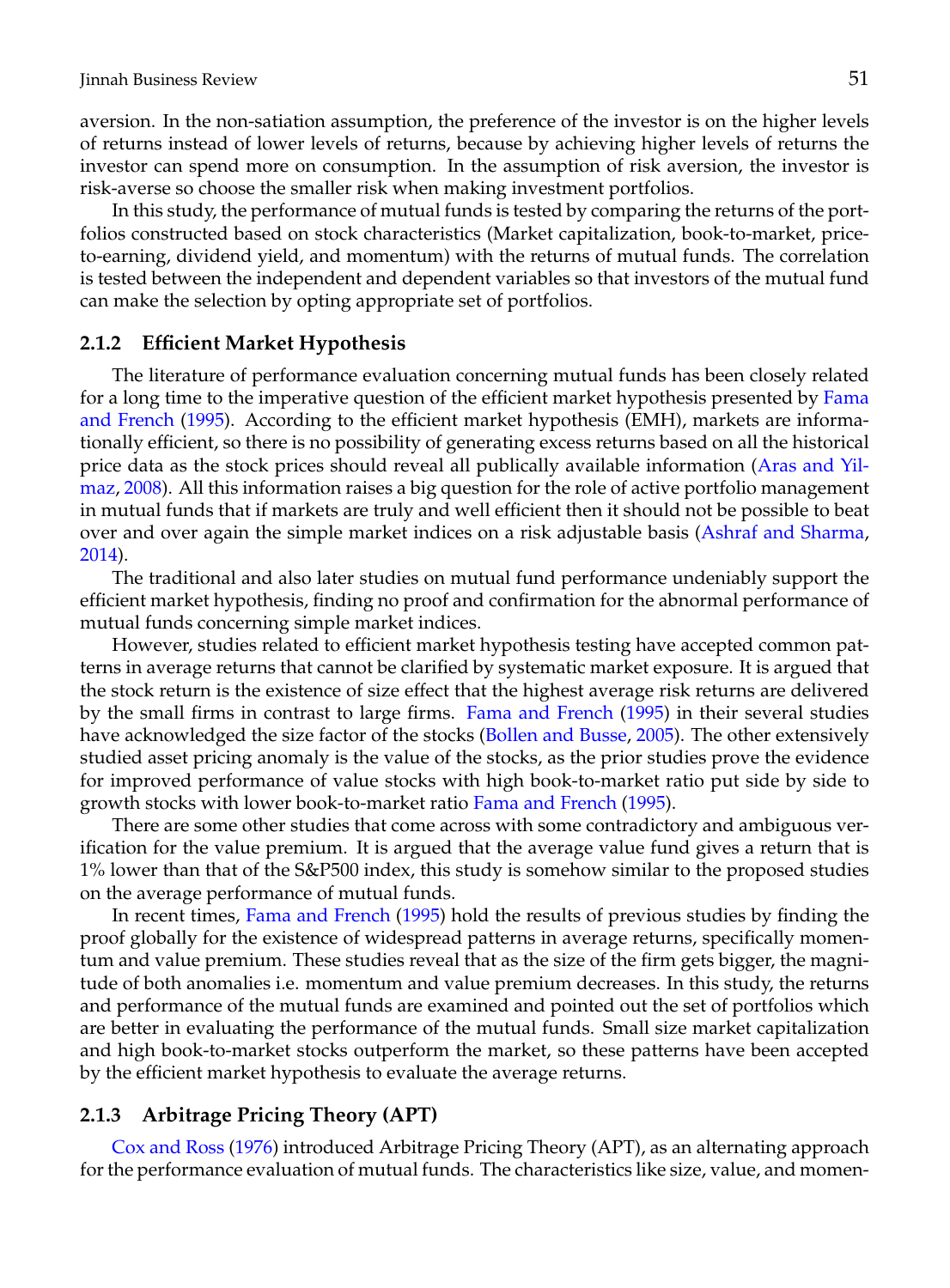tum are captured by zero-cost portfolios that are used in a multi-factor framework. These potential mechanical strategies which are used by the fund managers to apply in portfolio management are controlled by multi-factor models [\(Fama and French,](#page-17-9) [1995;](#page-17-9) [Massa et al.,](#page-18-8) [2015;](#page-18-8) [Sharpe,](#page-18-9) [1994\)](#page-18-9). The insight behind both CAPM and APT is that the purpose of expected asset returns is strongly influenced by the risk factors. An APT model is generally explained as:

$$
R_{it} = \alpha_i + \sum b_{ij} F_{jt} + \varepsilon_{it}
$$

 $R_{it}$  stands for the return of a security,  $b_{ij}$  is the sensitivity of the stock or security to each factor, Fjt. the risk premium factor associated with each entity, *α* is the constant.

This study is tested based on size, book to market, and price to earnings to apply in portfolio management by fund managers, so the investor of the mutual funds can make the appropriate choice in opting for the portfolios.

#### **2.1.4 Generalized Extensions of APT**

It can be extended as:

#### **2.1.5 Fama-French 3 Factor Model**

[Fama and French](#page-17-9) [\(1995\)](#page-17-9) presented a three-factor model (FF3F) to improve the capability to capture potential patterns in average returns.

$$
R_{it} - R_{ft} = \alpha_i + \beta_i \left(Rm_t - Rf_t\right) + \beta_i \, SMB_t + h_i \, HML_t + \varepsilon_{it}
$$

where Rit is denoting month t return of a fund or asset I, Rft stands for the risk-free return, Rmt symbolizes the market return, SBMt is the return difference of small minus big market capitalization stocks, HMLt is the return difference between the high minus low book to market stocks. [Fama and French](#page-17-9) [\(1995\)](#page-17-9) argued that this model is consisting of the additional risk factor which gives significantly greater explanatory power in contrast with the traditional approach of the Capital Asset Pricing Model (CAPM) while investigating the variation of security returns.

The theory is related to this study as the premiums like market, SMB, and HML along with the price to earnings are used to check the performance of equity mutual funds in Pakistan.

#### **2.1.6 Carhart 4 Factor Model**

Carhart extends the 3 Factor model of [Fama and French](#page-17-9) [\(1995\)](#page-17-9) and French with an additional factor of momentum.

$$
R_{i,t} - R_{F,t} = \alpha_i + \beta_{i,M} (R_{M,t} - R_{F,t}) + \beta_{i,S} SMB_t + \beta_{i,V} HML_t + \beta_{i,m} MOM_t + \varepsilon_{it}
$$

Where the dependent variable is the quarterly return on portfolio *i* in quarter *t* minus the return from the risk-free rate. Whereas in the independent variables *RM*,*<sup>t</sup> -RF*,*<sup>t</sup>* is the excess return that is market portfolio minus risk free rate. SBM is the return difference of small minus big market capitalization stocks, HML is the return difference between the high minus low book to market stocks, and the *MOM*is the difference between the high and low past returns. *α* is the constant.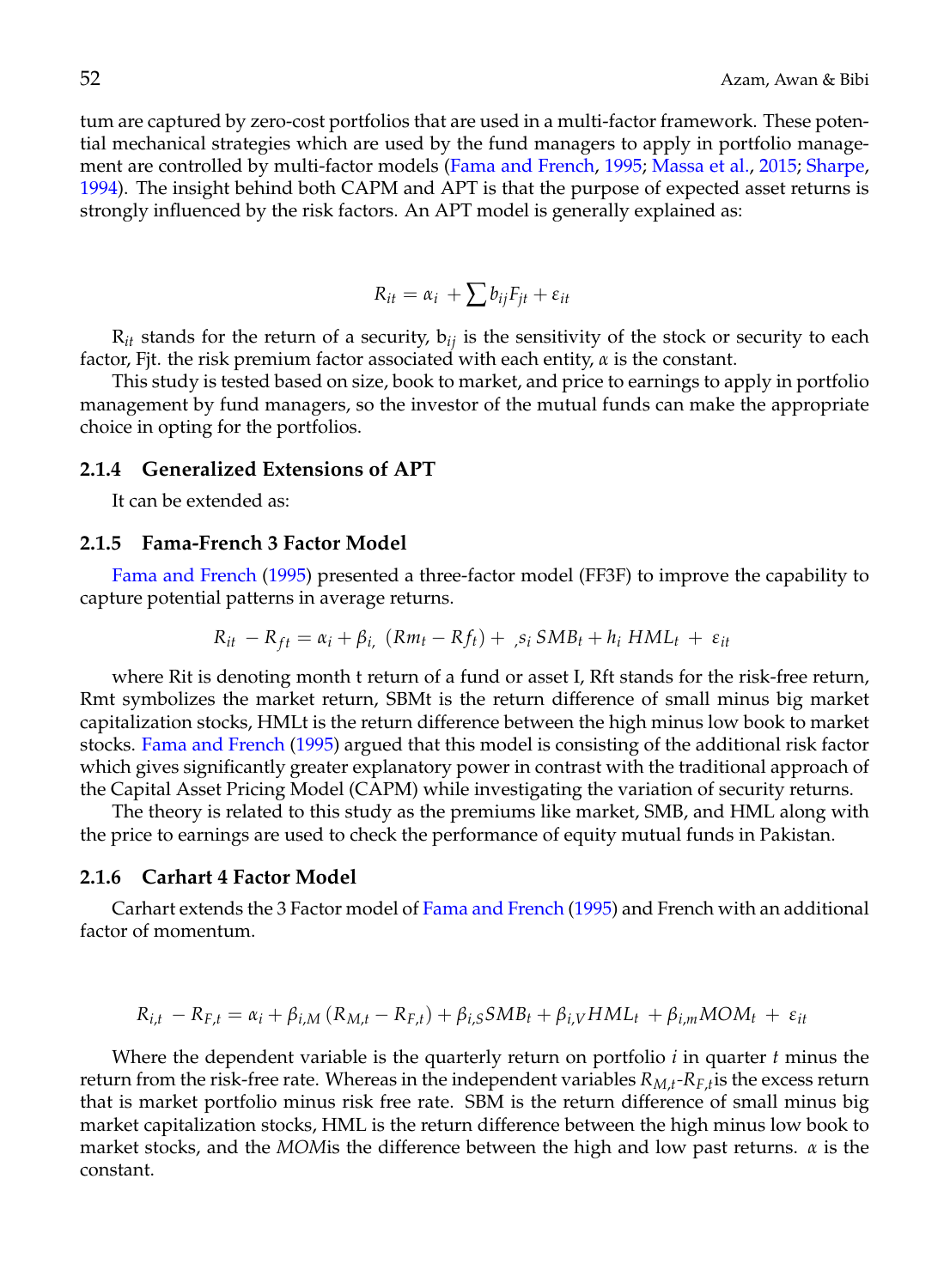The additional factor  $MOM_t$  stands for momentum factor, representing the difference in portfolio returns comprising the high past performance stocks and a portfolio of low past performance stocks. Carhart argued that the mutual fund portfolio in which high past performance outperforms the low performance with a monthly average of 1%, gives the proof of persistence in fund's performance.

The momentum factor is added in the study to check the performance of equity mutual funds in Pakistan. The momentum premium is used in making the portfolio choices for the mutual fund investors.

#### **2.2 Empirical Review**

The study establishes a relationship of mutual funds' performance and the portfolio characteristics i.e. Market capitalization, book-to-market, price-to-earning, dividend yield and momentum. The academic literature has shown research in all these portfolio characteristics in different studies. In previous research, the performance of mutual funds is studied concerning portfolio characteristics. So, this chapter is all about the relevant literature review. It highlights a sequential form of studies related to the dependent variable, independent variables, and the relationship of both variables.

[Asad and Siddiqui](#page-16-3) [\(2019\)](#page-16-3) worked on Islamic and conventional mutual funds and investigated that the characteristics of mutual funds have a positive impact on risk and expense ratio. However, the fund size, fund age have no impact on mutual funds, whereas macroeconomic factors like GDP and Interest rate have a negative association with mutual fund returns. [Swinkels](#page-19-1) [and Van Der Sluis](#page-19-1) [\(2006\)](#page-19-1) argued that the P/E ratio can predict the excess stock returns independently in addition to the dividend price ratio [\(Babalos et al.,](#page-17-3) [2015\)](#page-17-3). It is argued that on the New York Stock Exchange the small-capitalization achieved high returns than the fair value calculated by CAPM. The phenomenon of the small-cap firm getting the higher returns as compared to large firms as the "Small Firm Effect". A study examined the Canadian stock market and showed that there is an inverse relationship between firm size and risk-adjusted excess returns [\(Pontiff and Schall,](#page-18-10) [1998\)](#page-18-10).

[Ahmad et al.](#page-16-2) [\(2017\)](#page-16-2)showed that the new money and turnover ratio has a positive effect on the Sharpe ratio on overall, Islamic and Conventional mutual funds. In Islamic mutual funds, liquidity is positively related to the Sharpe ratio and on the other hand, the conventional funds' age is positively related to funds' performance.

[Detzel and Weigand](#page-17-12) [\(1998\)](#page-17-12) argued that the P/E ratio can predict the excess stock returns independently in addition to the dividend price ratio. [Bekaert and Harvey](#page-17-13) [\(2003\)](#page-17-13) found the strong role of the P/E ratio to predict future dividend growth. An investigation the sample of Japanese firms and argued that the trading strategy along with P/E and book value produces higher returns. The results suggested that the better predictive ability of P/E than book value in forecasting the future expected returns. It is has been examined the US stocks from 1951 to 1986 and analyzed the relationship between stock returns and the effects of  $P/E$  ratio and size. The results showed that the earnings yield gives better and significant returns as compared to the size of the firms. Let suppose it is showed that earnings yield gives better and significant returns as compared to the size of the firms.

It is argued that the lower P/E ratio of stocks experienced higher returns as compared to high P/E stocks. It is also found the same results that low P/E ratio tend to show better and higher returns than high  $P/E$  ratio. It has been examined the inverse relationship between the market returns and the  $P/E$  ratio. It has been argued that the  $P/E$  ratio effect tends to have a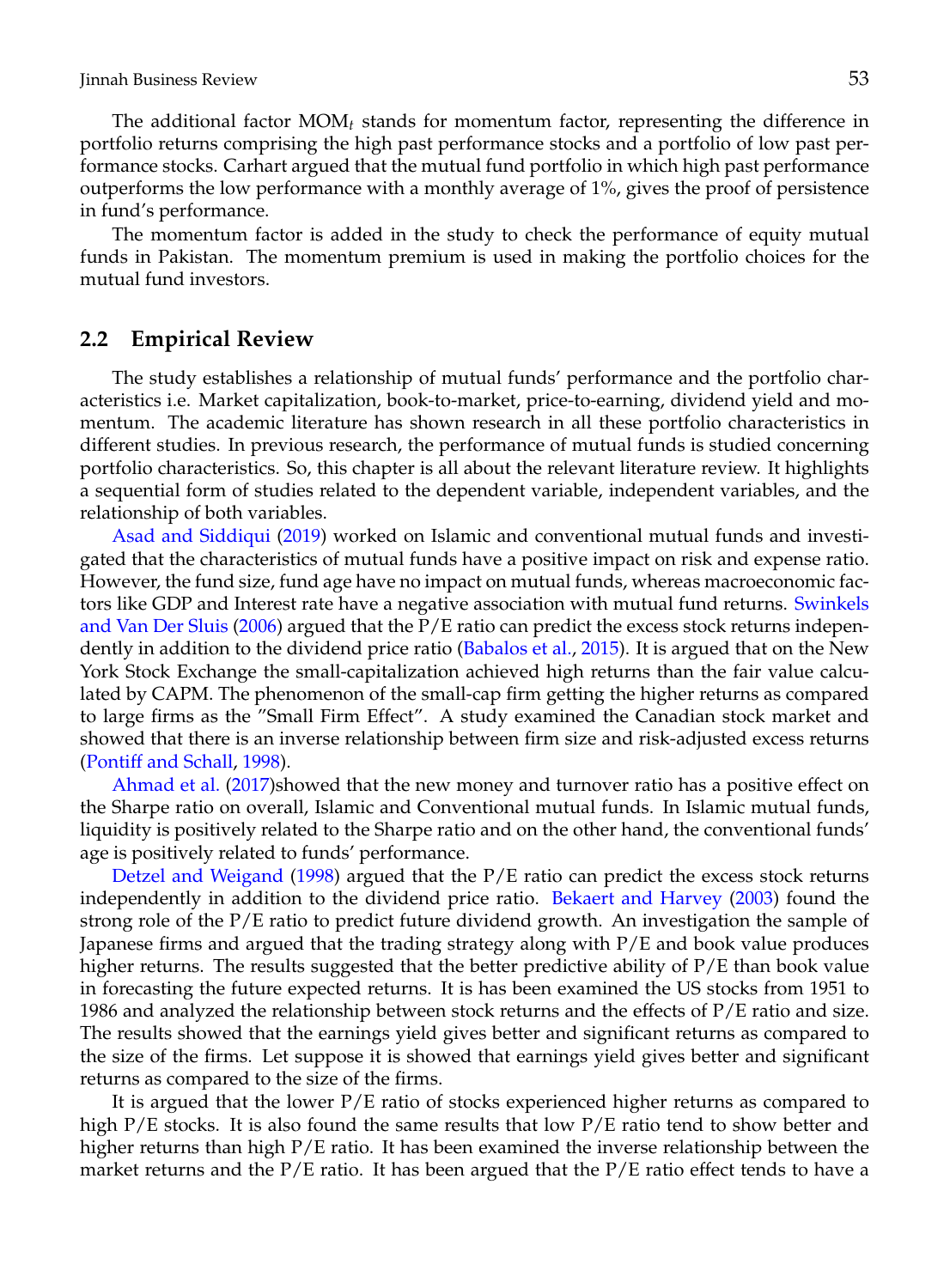better return when distinguishing from the small firm effect after managing the P/E ratio. It has been suggested that the P/E ratio effect is used as a proxy for the size of the firm and given the proof for P/E ratio by using a Canadian sample of stocks.

It is suggested that P/E ratio showed the best predictive ability within the period of fouryear investment. [YANG et al.](#page-19-2) [\(2004\)](#page-19-2) examined that if the holding period was greater than five years, then the  $P/E$  ratio affected the stock returns. It is argued that certain phases of the economic cycle are only possible to make evidence of a low P/E ratio. The portfolio managers buy the stocks at the peak of the business cycle with a low  $P/E$  ratio, because a low  $P/E$  ratio is dependent on the economic cycle.

[Fama and French](#page-17-9) [\(1995\)](#page-17-9) argued that dividend yield can predict the expected stock returns with some success, as it is confined with the dividend growth and the expected stock returns. It has been investigated five developed countries (France, Germany, Japan, US, and UK) and found the components which are predicting stock returns, and the dividend yield has the best predictive power at short horizons. Researchers investigated the application of dividend yield as the predictor variable to calculate stock returns. It has been examined the multifactor model in explaining the mean return, and the dividend yield effect is captured in the model.

The research shows that dividend yield has predictive power in measuring the returns of the stock. It has been studied the previous research on dividend yields and concluded that the dividend yield is used to calculate the returns of stocks. It has been argued that there is some degree of predictive power in using dividend yield to forecast the returns of the stocks. Researchers have studied the excess returns, interest rates, and cash flows. The results found that for a short horizon the dividend yield can calculate the excess stock returns and the previous studies on dividend yields have weak evidence, so the results are concluded with the estimation of Ordinary Least Square (OLS) regression on equal and value-weighted returns and shown that there is robust evidence of predictability power of dividend yield for the period of 1964-2000. Research has studied the simple graphical approach and concluded the predictability of the dividend ratio.

[Sharpe](#page-18-9) [\(1994\)](#page-18-9); [Shefrin and Thaler](#page-18-11) [\(1988\)](#page-18-11); [WAJID and MOHISN](#page-19-3) [\(2015\)](#page-19-3) studied for the very first time the prediction of future performance based primarily upon past performance. He took the sample of mutual funds for the following two periods 1944-53 and 1954-63, and the results are significantly positive, although there is an imperfect relationship between the two periods rankings[.Jensen](#page-18-12) [\(1968\)](#page-18-12) observed that the past performance of the mutual funds did not keep it up through time. [Bogle](#page-17-6) [\(1998\)](#page-17-6) analyzed the equity market funds by one-year total return by ranking them for each year throughout 1980-1990. He then concluded that in the previous year the rank of the mutual funds was top twenty performers, so he reported that the prior year ranks do not point out the future ranks. Other research studies conducted in 1990 proposed that there is a positive persistence performance in the mutual funds.

[Grinblatt and Titman](#page-18-13) [\(1992\)](#page-18-13) findings specified the weak support for the hypothesis that average performance carries on with time. [Brown et al.](#page-17-14) [\(1996\)](#page-17-14); [Grinblatt and Titman](#page-18-14) [\(1993\)](#page-18-14) studied the surviving and non-surviving funds from 1976 to 1988 and their results found proof of performance persistence. A research on surviving and non-surviving for 1971-1991 states the results that there is some proof of performance persistence during the period of the 1970s, but the performance persistence did not find in the period 1980s. A sample of 165 mutual funds of no-load growth-oriented from 1974 to 1988 has been collected. They concluded the results that there is a positive persistence performance in shorter periods.

A study argues that the portfolio-based style analysis confirms the greater accuracy in forecasting future returns in the case of the smaller data sample. Studies observe the 18 U.S based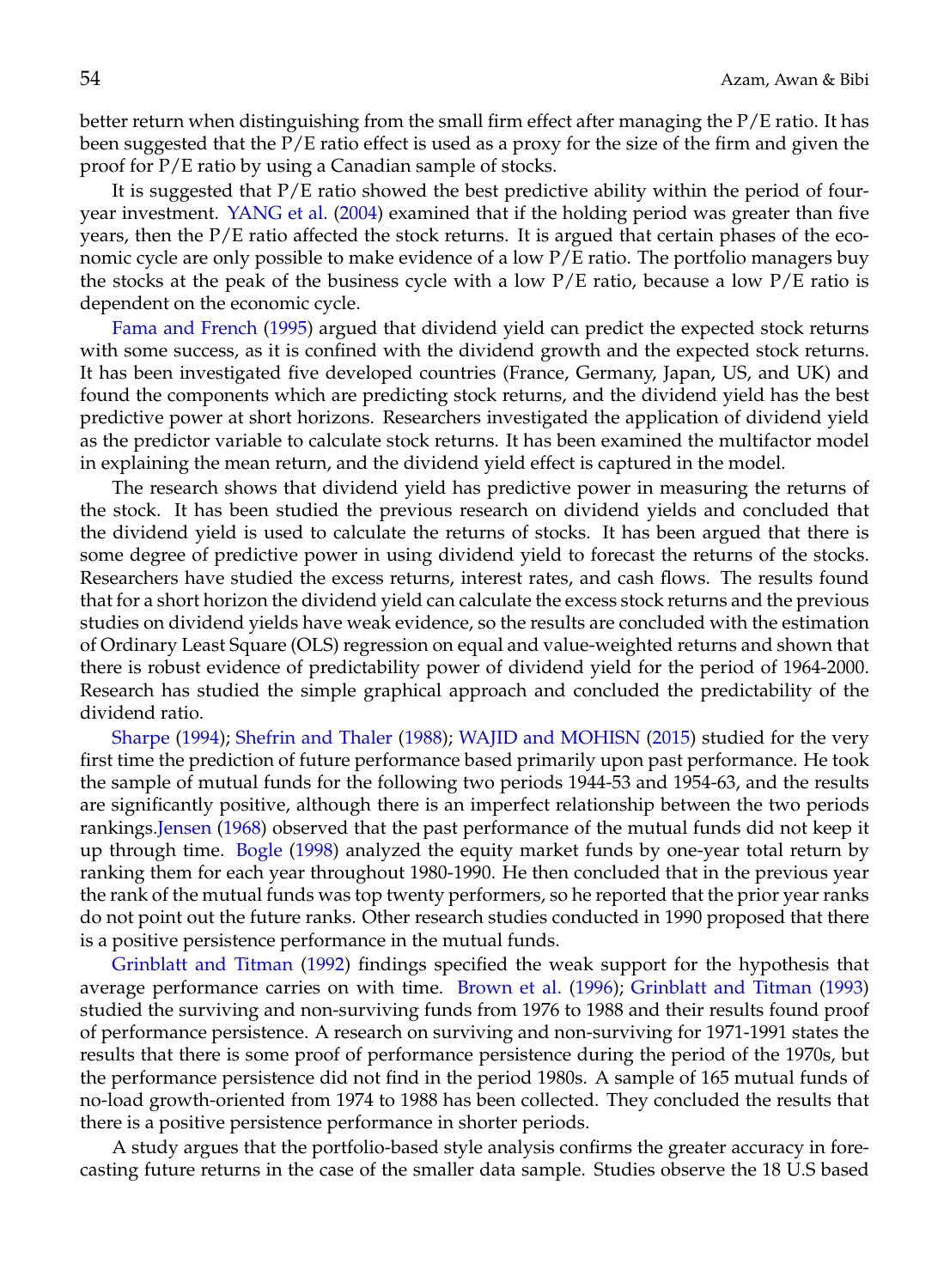funds investing generally in U.S stocks and verified that portfolio-based style analysis is better at predicting future portfolio compositions. [Brown and Goetzmann](#page-17-15) [\(1997\)](#page-17-15) and [Carhart](#page-17-16) [\(1997\)](#page-17-16) illustrated that the value and size are the dimensions that help in elucidating the deviation in the performance of mutual funds. [Daniel et al.](#page-17-17) [\(1997\)](#page-17-17) examined the performance of mutual funds based on the fund's holdings-based approach. It has been observed that in explaining the crosssectional behavior of average returns of the mutual funds, factor loadings are less effective than stock features.

[Chan et al.](#page-17-18) [\(2002\)](#page-17-18) argued in their research, whether differences in investment style are linked with differentiation in performance have implemented a style classification based on two characteristics: value growth orientation and market capitalization. Their research classification draws upon the academic study on the behavior of stock returns and their use in a mutual fund industry to a great degree. Research has examined that the funds perform better by taking growth stocks instead of value stocks and also gave the proof and verification on the operating performance of value-size equity asset classes.

A study tested 19 U.K based funds from 1989 to 1995 by using ordinary least square regression analysis, Spearman rank correlation coefficient analysis, chi square test, and contingency table analysis. They revealed that there is persistence in the long run as compared to short run. Another study tested the Australian investment funds i.e. Rollover funds from 1989 to 1993 and revealed that the future performance cannot be found through the unreliable guide of past performance. Adding to this, a study tested the funds on chi square test and two-way contingency tables and suggested no long-run persistence on risk-adjusted returns.

Another study observed 943 growth mutual funds from 1988 to 1996 by using the winners and loser methodology. He found that the tested sample of mutual funds pointed out the occurrence of persistence in performance and observed the persistence in the performance of mutual funds, turnover rates, and expense ratios of 151 equity funds for the year 1971-1990 with the help of multivariate models. They concluded the results that there is strong proof of short-term persistence.

[Cortez and Silva](#page-17-19) [\(2002\)](#page-17-19) tested 12 Portuguese funds for four years and suggested little confirmation of performance persistence. [Otten and Bams](#page-18-15) [\(2002\)](#page-18-15) studied 506 European mutual funds from five countries i.e. Germany, Italy, France, Netherlands, and U.K. the authors revealed the strong persistence in the performance of U.K mutual funds and the weak evidence in case of other four countries. [Elton et al.](#page-17-20) [\(1996\)](#page-17-20) researched performance persistence for the sample of 181 funds from 1977 to 1993. Their results supported that in both the long and short run, the continuation of performance persistence exists. [Wermers](#page-19-0) [\(1997\)](#page-19-0) observed the survivorship biasfree mutual fund database from 1974 to 1994. His results gave evidence of momentum effects on the stock returns and hence suggested that persistent use of active momentum investment strategies drive the performance persistence in the mutual funds.

[Detzel and Weigand](#page-17-12) [\(1998\)](#page-17-12) took the sample of 1,892 diversified equity funds from 1962 to 1993 by using the two models: CAPM [Sharpe](#page-18-2) [\(1992\)](#page-18-2) and [Lintner](#page-18-4) [\(1965\)](#page-18-4) and a four-factor model. His results suggested the short-term persistence performance in the mutual funds. [Cai and Wei](#page-17-21) [\(1997\)](#page-17-21) researched Japanese 64 open-ended mutual funds from 1981 to 1992. Their result suggested little proof for the performance persistence. [Cortez and Silva](#page-17-19) [\(2002\)](#page-17-19) studied the 12 Portuguese mutual funds for the period of 1994-1998. The results found proof of some persistence in the performance of mutual funds quarterly.

[Detzel and Weigand](#page-17-12) [\(1998\)](#page-17-12) took the sample of 61 open-ended mutual funds from 1975 to 1995. They suggested the contributing factors in the persistent performance of mutual funds. Their findings concluded that to explain the persistence in the mutual fund performance; the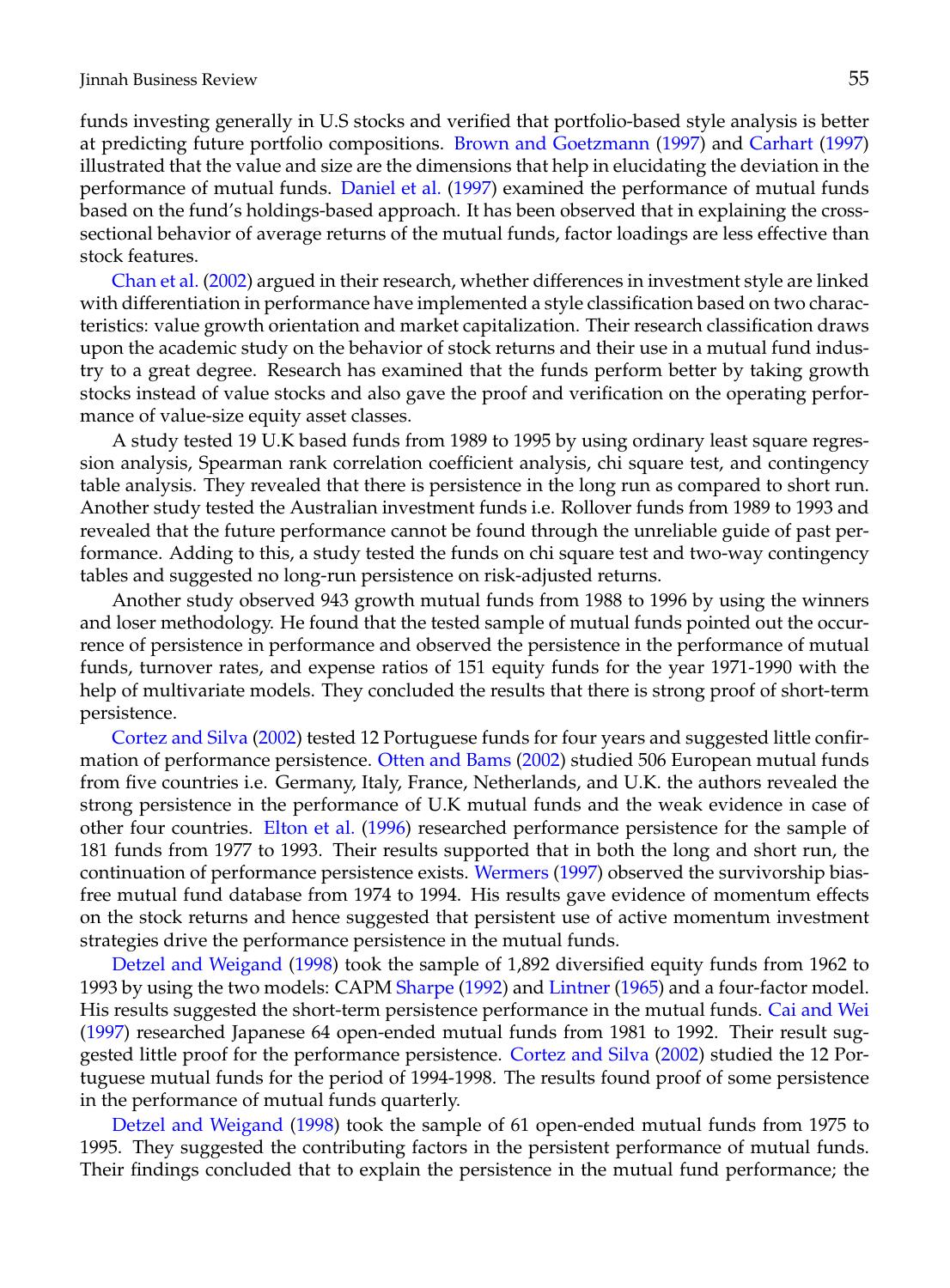size of the firm and the investment style are the contributing factors. Furthermore, research has verified that the useful descriptors of fund styles are book-to-market (value growth) and size (small, mid, and large) [\(Pattarin et al.,](#page-18-16) [2004\)](#page-18-16).They further argued that the investment styles that gather around a widespread market benchmark are attained by most of the mutual funds. Few funds that hold the extreme positions are taken away from the index (market benchmark), but past winners and growth stocks are in the favor.

A couple of studies argued that if the portfolios are managed with better-quality information would give a result that typical returns that show evidence of option-like features even when managers do not do business in options explicitly. It has been argued that the behavioral circumstances and agency problem may be revealed by the prejudice in the direction of glamour and the nature of poorly performing value funds to modify styles. When the investment style is once adjusted, there is evidence that the growth managers conquer the value managers [\(Monarcha,](#page-18-17) [2009\)](#page-18-17). The same results are concluded in the investment style produced by the factor loadings of funds and its portfolio characteristics; the approach of using the portfolio-based style analysis gives better results than the returns-based style analysis. In the previous literature, the differences in dividend preferences are well documented [\(Graham and Kumar,](#page-17-22) [2006\)](#page-17-22). The existence of dividend clientele is explained as some of the investors of mutual funds may use regular stock dividend income streams for financial consumption. In this case, the preference of the investors is not only high dividend assets rather more frequent distributions as well.

Following are the hypotheses that are derived from all the endogenous and exogenous variables.

*H*1*: Market capitalization has a significant impact on the performance of mutual funds.*

*H*2*: book-to-market has a significant impact on the performance of mutual funds.*

*H*3*: Price-to-earnings ratio has a significant impact on the performance of mutual funds.*

*H*4*: Momentum has a significant impact on the performance of mutual funds.*

*H*5*: Dividend yield has a significant impact on the performance of mutual funds.*

## **3 Methodology**

The study uses secondary data regarding the portfolio characteristics and returns of equity mutual funds.

The dataset comprises all companies listed in the Securities & Exchange Commission of Pakistan (SECP). All open and close-ended mutual funds that belong to the categories like equity, bonds, money market, pension, income, aggressive fixed income, asset allocation, balanced funds, commodity funds, Islamic equity funds, and Islamic Income are included. Mutual funds are operating in the asset management companies (AMC) in Pakistan under the duly licensed by the Government of Pakistan and trade body for the mutual fund industry i.e. Mutual Funds Association of Pakistan (MUFAP).

In this study, the sample has been taken by considering all the open-ended equity mutual funds from the websites of Asset Management Companies (AMC) and the Mutual Funds Association of Pakistan (MUFAP). The portfolios are made based on equity characteristics i.e. Market capitalization, book-to-market, price-to-earnings, dividend yield, and momentum and the data for these portfolio characteristics has been taken from Karachi stock exchange(KSE-100) Index companies.

This study includes all the 30 open-ended equity mutual funds and excludes the bonds, sector funds and preferred funds, and all the other investment funds that are not tilting towards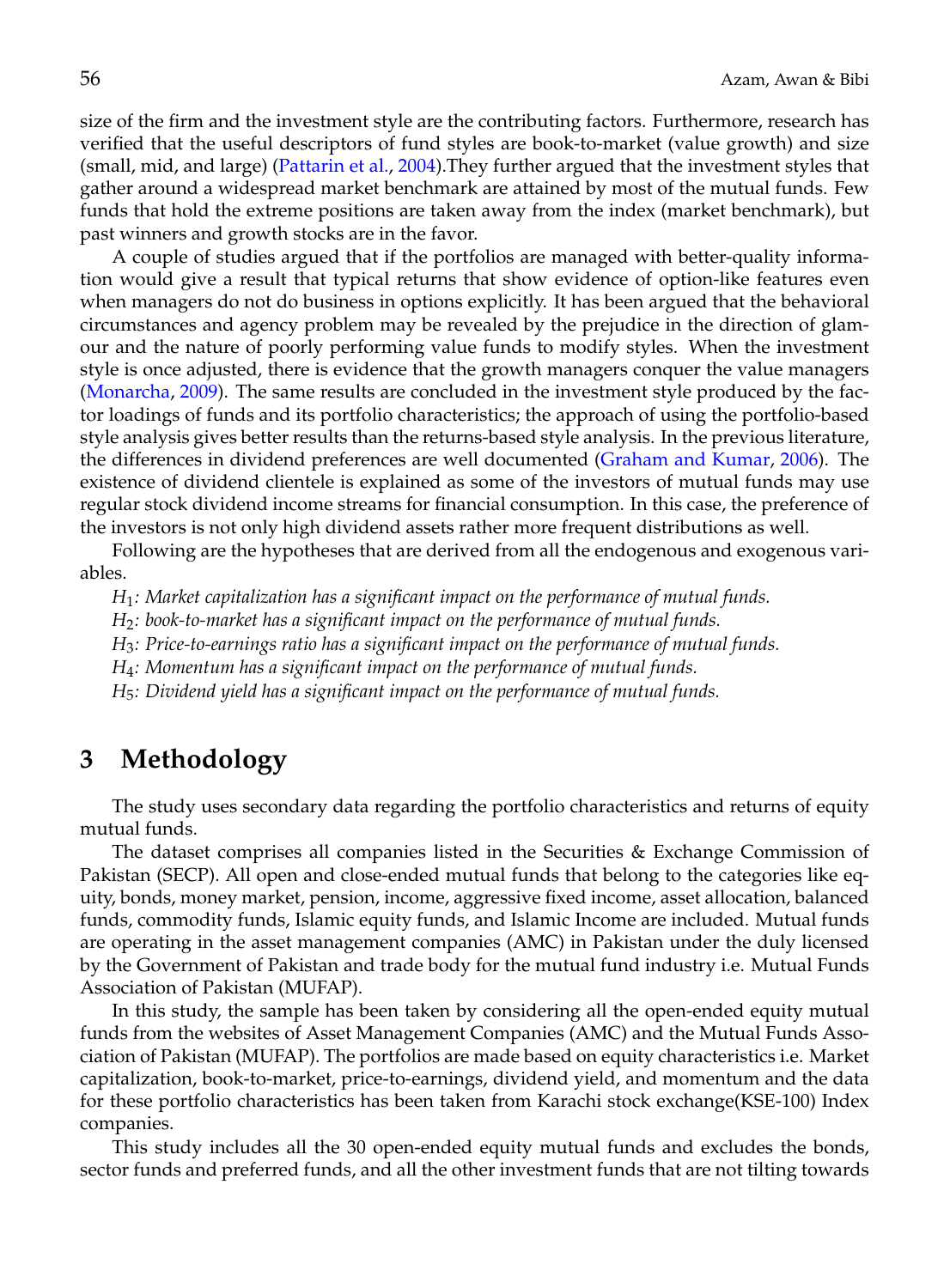general equity. The mutual fund data is taken from the fund manager's guide report and the company yearbook during the period of 2005-2014. The accounting data used in the research has been gathered from the official announcements of "Balance Sheet Analysis" issued by the State Bank of Pakistan.

The portfolio characteristics data i.e. market capitalization and stock prices have been collected from the websites of Karachi Stock Exchange and Business Recorder which are reliable and authentic sources of gathering information. The mutual funds that are taken in the study are; See Appendix B. put all data/ variable abbreviation definition in one table and put it in appendix once

#### **3.1 Variable Definition**

#### **3.1.1 Rate of Return**

The fund's return has been calculated as the increase and decrease of net asset values (NAV) plus the income or capital gain distributions divided by the net asset value at the beginning of the investment period. The net asset value at the start is denoted by  $NAV_0$  and the net asset value at the end of the period is denoted by  $NAV<sub>1</sub>$ . So, the return formula is:

Rate of Return =  $(NAV_1 - NAV_0 + Income$  or Capital gain distributions) /  $NAV_0$ 

whereas the NAV is representing a price per unit. The NAV is calculated as the market value of the asset held in the portfolio of a mutual fund minus the liabilities divided by the total number of outstanding units [\(Arshad,](#page-16-4) [2012\)](#page-16-4).

NAV = (Current Market Value of all Assets - Liabilities) / Total Number of outstanding units

#### **3.2 Market Capitalization**

The independent variables like Market Capitalization, Book-to-Market, Price-to-earnings, Dividend yield, and Momentum of the KSE-100 Index companies are used to make a portfolio of equity mutual funds. So, by calculating the returns of this portfolio, the regression has been done with the monthly returns of the mutual funds

The concept of market capitalization is used for the market value of the firm's outstanding shares. It is calculated by multiplying the stock price by the number of outstanding shares [\(Daniel et al.,](#page-17-17) [1997\)](#page-17-17). The closing stock prices daily are taken in the study.

Market Capitalization = Stock price \* Number of outstanding shares

The price-to-earning is the valuation ratio of the firm's current share price compared to its earnings per share. The price-to-earning  $(P/E)$  ratio is calculated by dividing the market price of the firm's stock from the Earning per share (EPS). The Earning Per Share (EPS) is determined as the Net Income after tax subtracting preferred stock, divided by the number of outstanding shares. EPS is also estimated by taking net income before tax. The closing stock prices daily are taken in the study.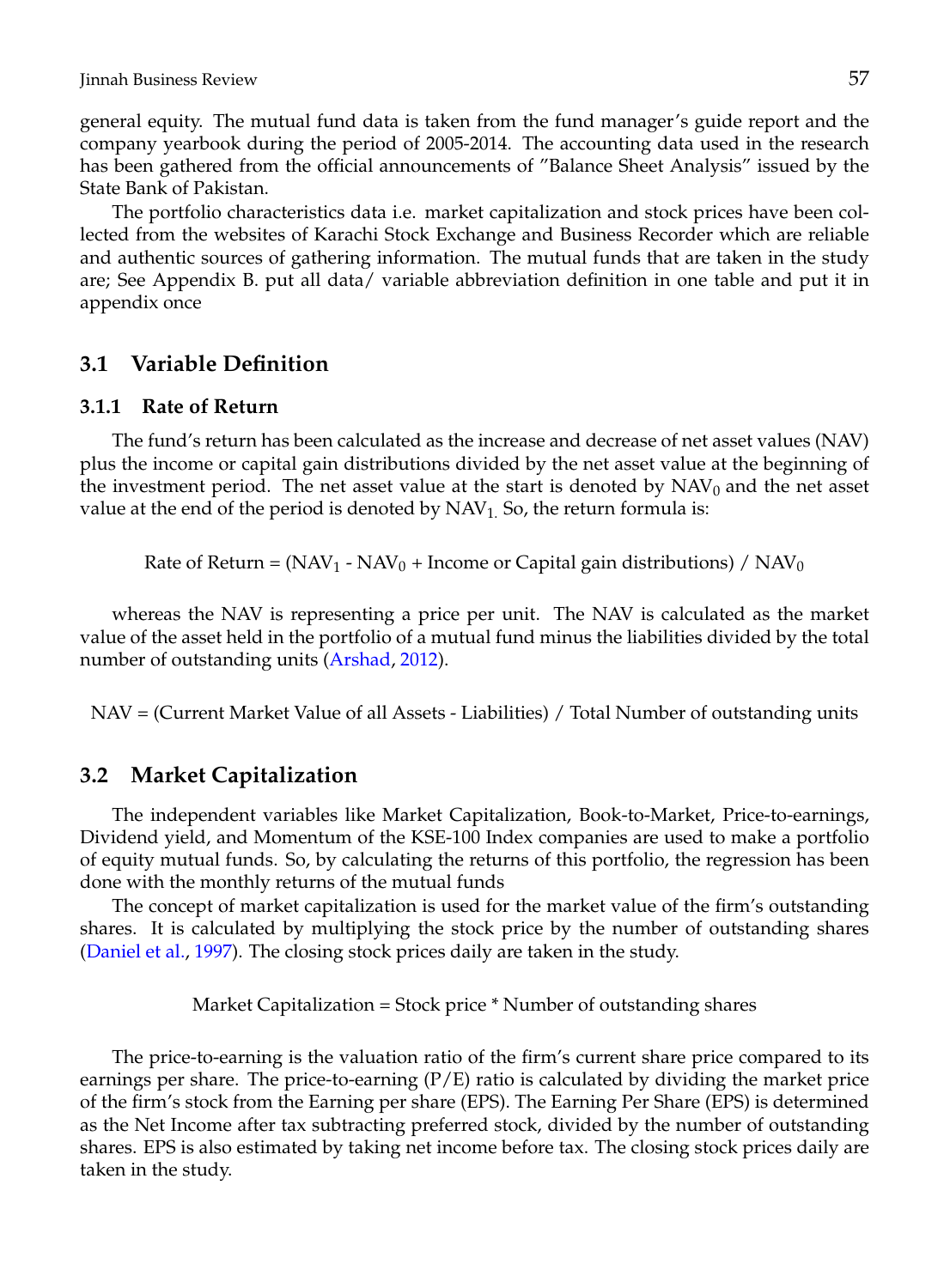#### **3.3 Price to Earning**

Price-to-Earning = Market value of the share / Earning per share (EPS)

The value of the company has been found by using the book-to-market ratio when the book value is compared by its market value. The Book value is determined by taking the historical costs, the market value is calculated in the stock market through its market capitalization. The book-to-market ratio is determined by dividing the book value of the firm from market value of the firm [\(Daniel et al.,](#page-17-17) [1997\)](#page-17-17). The closing stock prices daily are taken in the study.

#### **3.4 Book-to-Market**

Book-to-market = Book value of the firm / Market value of the firm

The dividend yield is the financial ratio of a company that shows that how much the company pays a dividend each year concerning the price of the share. In the absence of any capital gains, dividend yield can be found as the return on the investment of the stocks [\(Raza et al.,](#page-18-18) [2011\)](#page-18-18). The closing stock prices daily are taken in the study.

#### **3.5 Dividend Yield**

Dividend Yield = Annual Dividends per share/price per share

Momentum is representing the difference in portfolio returns comprising the high past performance stocks and a portfolio of low past performance stocks. argued that the mutual fund portfolio in which high past performance outperforms the low performance with a monthly average of 1%, gives the proof of persistence in fund's performance and thus supports the previous research findings.

Momentum is measured by taking price differences continually for a fixed interval of time [\(Daniel et al.,](#page-17-17) [1997\)](#page-17-17).

$$
M = V - Vx
$$

where V is representing the latest price of the stocks, Vx symbolizes closing price x number of days ago.

#### **3.6 Portfolio Formation**

The market capitalization of each stock is calculated for size sorted portfolios at the end of June for year t-1 and then these stocks are assembled on descending order. Now, this sample is divided into two sets of portfolios and median is calculated. First portfolio is said to be "Big" as the market capitalization is more than median [\(Naz et al.,](#page-18-19) [2015\)](#page-18-19). The other portfolio is named as. After these portfolios are constructed, the researcher computed the equal weight average returns for each portfolio and estimated the SMB.

Here the portfolios are constructed the same as they were estimated in the SMB, but the only difference is that the base used here is the book to market ratio. Based on book to market ratio, the size sorted portfolios are subdivided into portfolios [\(Raza et al.,](#page-18-18) [2011;](#page-18-18) [Rekenthaler](#page-18-20) [et al.,](#page-18-20) [2006\)](#page-18-20). When Small is further divided into two portfolios based on book to market, they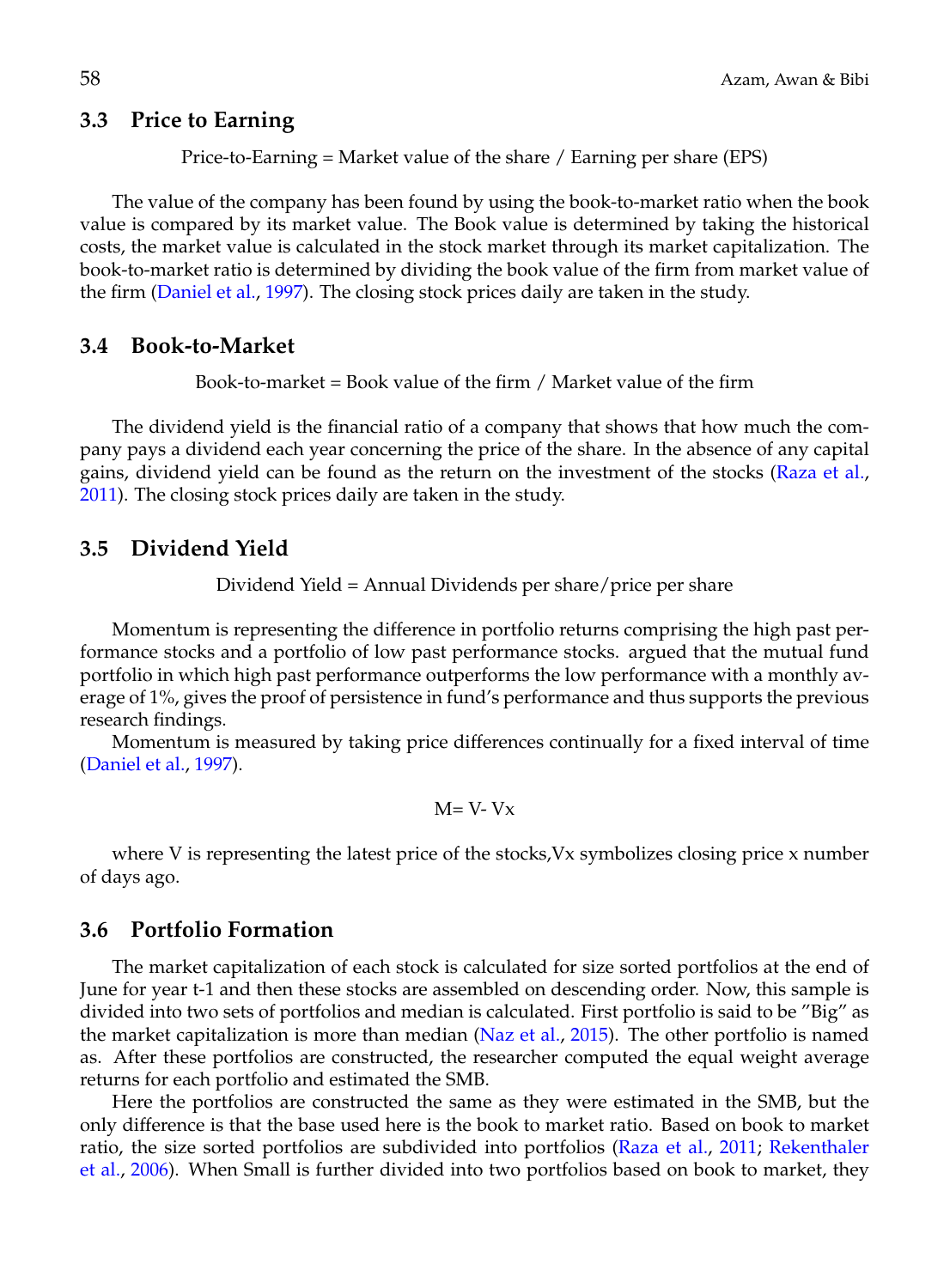are named as Small High (SH) Small Low (SL). Likewise, the Big size sorted portfolio is further divided into two portfolios based on book-to-market, named Big High (BH) and Big Low (BL). After the portfolios are constructed, the High minus Low (HML) is calculated by computing the equal-weighted average return.

The new factor of Price to earnings is added in the study to check the portfolio-based style analysis of equity mutual funds. For this purpose, first, the researcher calculated the price-toearnings ratio, then based on this ratio, the book-to-market sorted portfolios are further divided into other portfolios. Here the High Price to earning portfolio is named PE1, and Low price to earning portfolio is denoted as PE2. After constructing all the portfolios regarding price to earnings, then an equal weighted average return is calculated.

The market risk premium (Rm-Rfr) has been computed by taking the difference of the average returns of the KSE 100 Index as a market representative and 12 months weighted average yield of Market Treasury Bills (T-Bills). The value for T-Bills is taken from the website of the State Bank of Pakistan. The study develops the time series of the market, size, book to market, price to earnings premium, and regressed with Rt-Rfr.

Based on Net asset values (NAVs), the monthly returns of the equity and Islamic equity mutual funds are taken from MUFAP. By arranging the firm's data vertically,15 portfolios were made. The study equally divided all the firms in every sorted portfolio, so the study has 3 companies in the last portfolio. Here Rt is the average return of each portfolio, so Rt-Rfr is calculated by taking the difference between the average return of all 15 portfolios and the 12 month weighted average yield of Market Treasury Bills (T-Bills).

Initially, the data is taken for portfolio characteristics i.e. market capitalization, book to market, price to earnings, dividend yield, and momentum from all KSE 100 index companies. Equity mutual funds data is collected for all equity and Islamic equity funds from the website of Mutual Funds Association of Pakistan (MUFAP). But due to limited data available for equity funds in Pakistan, so the research sample has been confined to get the most desired results.

For that purpose, the two factors i.e., dividend yield and momentum are cut down, and the stock data of the companies are limited to 24 because the mutual funds' data availability is for 24 equity and Islamic equity funds. The companies are selected based on the top holdings of the funds according to the mutual fund's manager's report. The top holdings include mainly the following sectors; commercial banks, power generation, and distribution, oil and gas exploration companies, cement, and fertilizer [\(Nazir and Nawaz,](#page-18-21) [2010\)](#page-18-21). The period is also reduced to 5 years to make the appropriate portfolios as the initial period proposed in the study was 10 years. The companies that are taken in the study are; See Appendix C.

Firstly, the year based has collected for the KSE-100 Index companies and also for the monthly NAVs of equity mutual funds and Islamic equity. Then to make portfolios, 24 companies are selected based on top holdings of the mutual funds along with 24 equity mutual funds. The returns of the mutual funds are arranged vertically and made 15 portfolios like P (portfolio), S (small), B (big), SH (small high), SL (small low), BH (big high), BL (big low), SHPE1 (small high book to market and high price to earnings), SHPE2 (small high book to market and low price to earnings), SLPE1 (small low book to market and high price to earnings), SLPE2 (small low book to market and low price to earnings), BHPE1 (big high boom to market and high price to earnings), BHPE2 (big high book to market and low price to earnings), BLPE1 (big low book to market and low price to earnings) and BLPE2 (big low book to market and low price to earnings). Then equal-weighted portfolios are made based on stock characteristics as market, SMB, HML, and PE premiums, and returns are calculated.

After calculating the Rt-Rfr of all the 15 portfolios, the premiums are regressed against all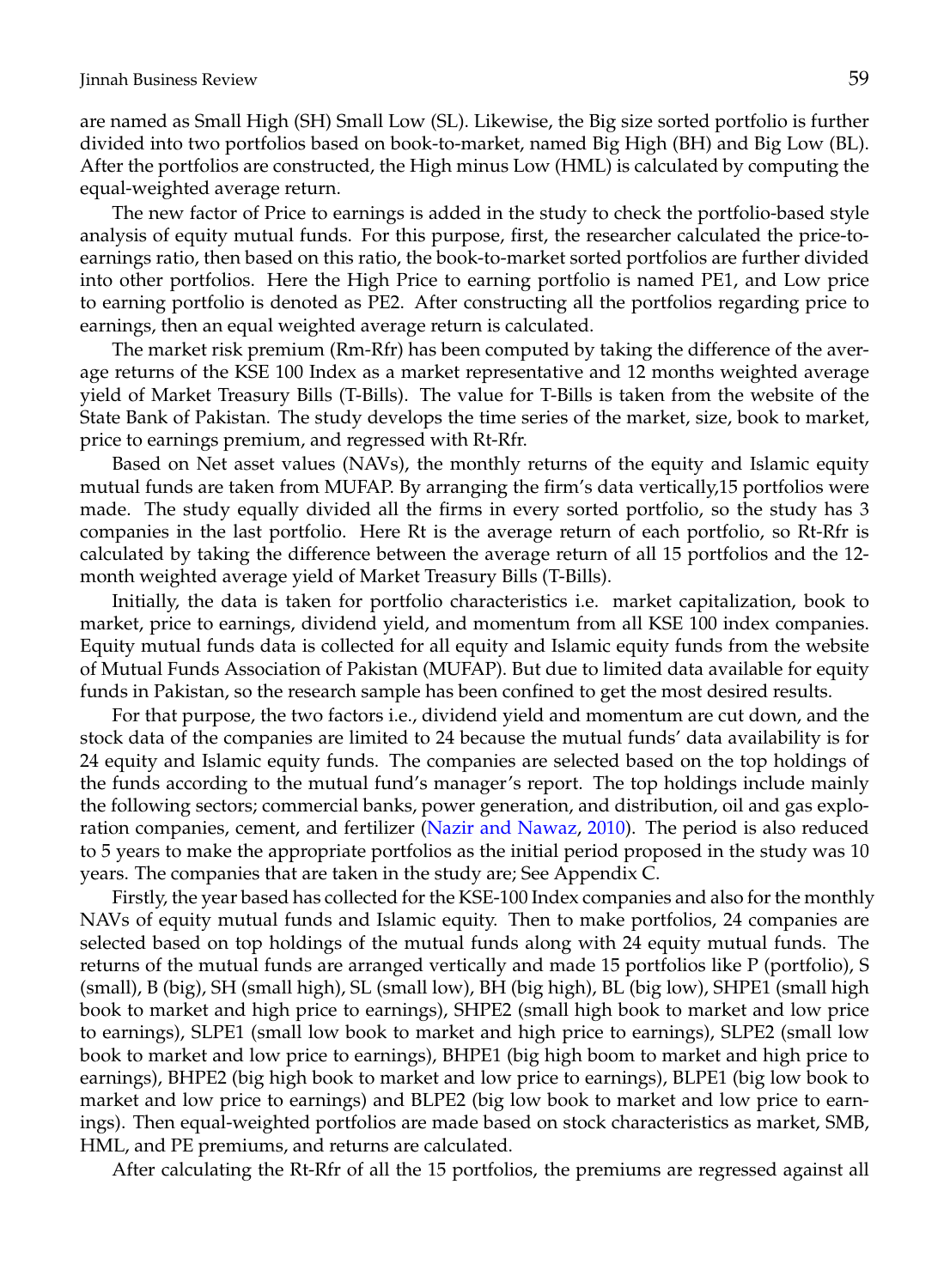these portfolio returns. These multiple regressions have been done also for CAPM and FF3F model equations to check the performance of mutual funds as compared to the returns of the stocks held in the portfolios. The model of the study with the additional factor PE checked the significance of the model and also the performance of the equity mutual funds.

#### **3.7 Model Specification and Regression Estimation Method**

Initially, the study has five variables i.e. portfolio characteristics (Size, Book to market, price to earnings, dividend yield, and momentum). The model for the study is:

$$
Y_{i,t} = \alpha_i + \beta 1_{i,t} MC_{i,t} + \beta 2_{i,t} BTM_{i,t} + \beta 3_{i,t} PE_{i,t} + \beta 4_{i,t} MOM_{i,t} + \beta 5_{i,t} DY_{i,t} + \varepsilon_{i,t}
$$

Whereas,Y= Mutual fund returns, MC= Market capitalization, *β*1= Coefficient of market capitalization, BTM= Book-to-market, *β*2= Coefficient of book-to-market, PE= Price to earnings *β*3= Coefficient of Price to earnings, MOM= Momentum, *β*4= Coefficient of momentum, DY= Dividend yield, *β*5= Coefficient of dividend yield, *α* = constant and *ε* = error term.

To examine the regression between the mutual fund returns and the portfolio characteristics), the OLS (ordinary least square) regression model best suits our study. So,model is presented as:

*R*<sub>t</sub> - R<sub>fr</sub>= α + β1 (Rm<sub>t</sub> -Rf<sub>r</sub>) + β2SMB + β3 HML+ β4 PE + ε<sub>t</sub>

Whereas, Rt = Return of Portfolio for period "t", Rfr = Risk Free Rate (12 Months Weighted average yield of T-Bills), The regression equation captures the following dimensions:Rm*t* -Rf*r* market premium*β*1= Coefficient of market premium, SMBSize premium, *β*2= Coefficient of size premium, HMLValue premium, *β*3= Coefficient of the value premium, PEPrice to earning premium,  $\beta$ 4= Coefficient of price to earning premium,  $\alpha$  = constant and  $\epsilon$  = error term.

## **4 Results**

The descriptive statistics of portfolios that are sorted based on size, book to market, and price to earnings show that the higher level of return is given in the case of SHPE1(small high book to market and high price to earnings) i.e. 0.00816 or 0.816% with the lowest level of standard deviation 0.0508 or 5.08%. After that, the highest returns are in the case of SH (small high) 0.0047 or 0.47% and BLPE2 (big low book to market and low price to earnings) 0.0045 or 0.45% with the standard deviation 0.0547 or 5.47% and 0.0889 or 8.89% respectively. The lowest return is in the portfolio BHPE2 (big high book to market and price to earnings) 0.0012 or 0.12% with the risk 0.059 or 5.9%. write only in one form either write 0.059 or write 5.9%

In the case of stocks, BL (big low boot to market) earns the lowest return which is in line with the empirical work of the three-factor model of Fama & French which is further tested by Stattman (1980), those big companies earn the low level of return, but in the case of mutual funds, BL (big low book to market) earns 0.0039 or 0.39% with the standard deviation of 0.0632 or 6.32%.

When the price to earning factor is considered, the highest return of the PE sorted portfolio is that of SHPE1 (small high book to market and high price to earnings) with the mean value of 0.00816 or 0.816% with a risk level of 0.0508 or 5.08% and minimum and maximum values are -0.1668 or -16.68% and 0.1421 or 14.21% respectively. The mean and median values of all these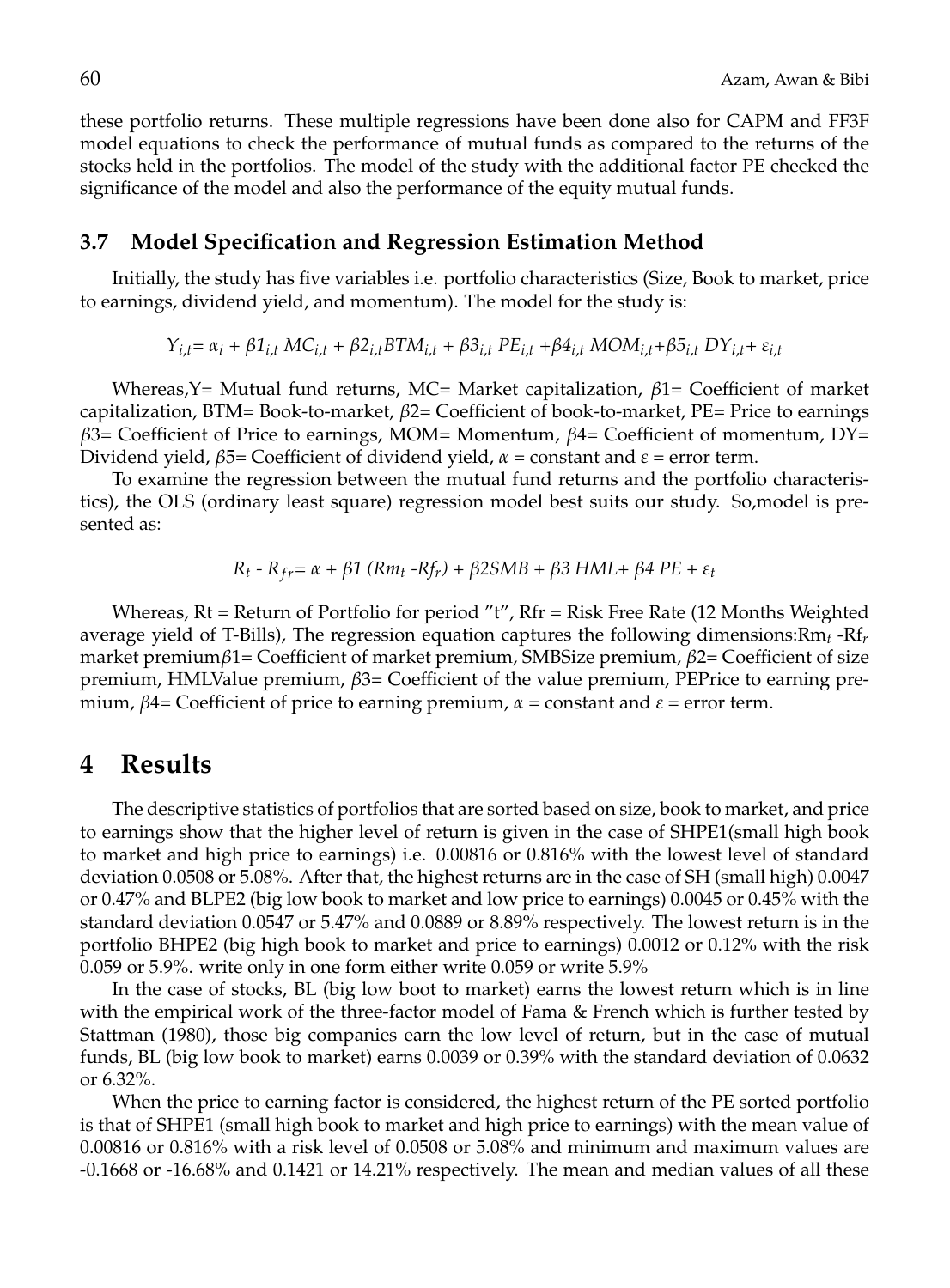portfolios are not close to each other. Rather mean values are less than median values in the case of all portfolios.

The skewness in all cases of size, the book to market, price to earnings sorted portfolios is negative. It means there is an asymmetrical distribution with the long tail to the left from the mean point. In the case of kurtosis, the values are positive because distribution has more peaked values except for the BLPE1 (big low book to market and high price to earnings) that has negative value.

The higher positive values are observed in the case of SLPE2 (small low book to market and low price to earnings) that is 4.910462, BHPE1 (big high book to market and high price to earnings) that is 4.447158, and BLPE2 (big low book to market and low price to earnings) that is 8.775623. So, when the kurtosis values are largely positive, the distribution is known as leptokurtic. All the descriptive statistics are shown in Table 1.The descriptive statistics show that all these market premiums, size premium, value premium, and PE premium are positive. But among all premiums, the market premium and PE premium are more volatile in comparison to size premium and value premium. The PE premium shows that PE stocks have the highest mean than value and growth stocks. In the comparison of size, value, and price to earnings premium, the market premium is more volatile and so it is worth mentioning here that market premium is on a higher side as compared to all other premiums. The highest mean of PE premium is 0.001671 or 0.1671% with the standard deviation 0.027384 or 2.7384%. The standard deviation of market premium is higher i.e. 0.047454 or 4.7454% with the mean value 0.020509 or 2.0509%. The large dispersion shows that how much returns of the funds are deviating from the expected normal returns of the stocks.

The mean and median are almost close to each other in market premium, but in all other cases there is a difference between mean and median. The market and size premiums are negatively skewed which means there is an asymmetrical distribution with the long tail to the left from the mean point, and some are slightly skewed results have been observed in case of value and PE premiums, which means the asymmetrical distribution is towards the right side from the mean. In the case of kurtosis, the distribution has a peaked curve because there are positive values in case of all the premiums. The data is not normally distributed and leptokurtic distribution has observed in case of these premiums. All the descriptive statistics are shown in Table 2.

The conventional capital asset pricing model is found to be valid in the Pakistani equity market in general [\(Arshad,](#page-16-4) [2012\)](#page-16-4). Here in case of mutual funds, the results of using the CAPM equation are also positive and significant. So, the investor of the equity mutual funds will get benefited by considering the market factor, because the equity returns of the mutual funds are significantly explained by the market factor. In case of market premium, it is noticed that there is a positive and significant relationship with the portfolio returns of the equity mutual funds, and these results are consistent with the conventional capital asset pricing model CAPM.

[Jensen](#page-18-12) [\(1968\)](#page-18-12) examined the performance of mutual funds by applying a regression equation. CAPM assumed that by increasing the exposure to the market which is measured by Beta coefficient, the higher average returns can be achieved. The statistical properties by using CAPM equation are shown in Table 3.In case of Fama and French three-factor model, the positive and significant size premium is observed in the portfolios including, SL (small low book to market) and SLPE2 (small low book to market and low price to earnings), but it is highly significant in case of SLPE2 (small low book to market and low price to earnings) with 3.90 t-statistics. Some studies have verified that growth stocks outperform the value stocks, so the highest-level mutual funds on average hold smaller stocks. While observing the results of a value premium in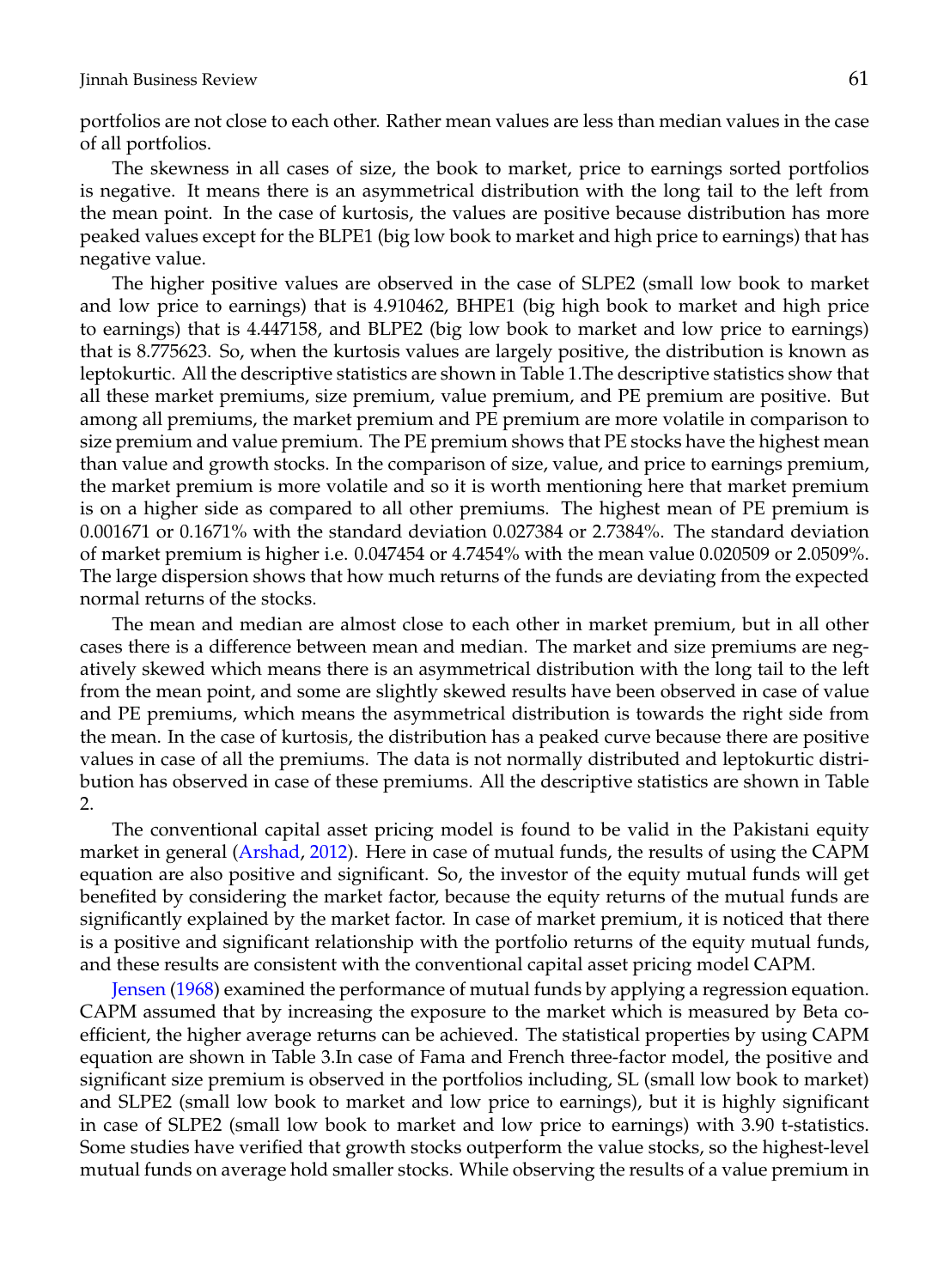case of Fama and French three-factor model, the significant results of the portfolios are shown in the portfolios like SL (small low), SLPE1 (small low book to market and high price to earnings), SLPE2 (small low book to market and low price to earnings) and BLPE2 (big low book to market and low price to earnings). The BL (big low) returns are negative and significant, this result is in line with the pragmatic and empirical findings on the subject matter that low returns are earned by the big companies as compared to small companies and the stocks with low book to market underperform in contrast with high book to market stocks which outperform the market. The statistical properties of the Fama and French three-factor model variables are shown in Table 4.

It is worth mentioning that value premium i.e. book to market is significant for the portfolios like SH (small high), SHPE1 (small high book to market and high price to earnings), SHPE2 (small high book to market low price to earnings), BH (big high), BL (big low), BHPE1 (big high book to market and high price to earnings) BHPE2 (big high book to market and low price to earnings) and BLPE2 (big low book to market and low price to earnings). However, in some portfolios, it is positive but insignificant as the t-statistics is not more than 1.96.

It is deduced from the results that high book-to-market stocks outperform and do better than low book-to-market stocks. Therefore, in making economic decisions, the factor of HML cannot be overlooked. In Investment style analysis, the managers of the mutual funds tend to favor the small market capitalization and high book to market ratio stocks, these results are consistent with previous studies.

In the same way, size premium is found to be significantly related to the returns of small portfolios. But it is significantly positive with only S (small), SL (small low), SLPE2 (small low book to market and low price to earnings), B (big), BL (big low), and BLPE2 (big low book to market and low price to earnings). The prior studies of [Maria and Ishaq](#page-18-22) [\(2010\)](#page-18-22) analyzed that the mutual fund managers consider the small size and low book to market stocks.

It is noted from the results that size premium is negative but significant in case of B (big), BH (big high), BL (big low), BHPE1 (big high book to market and high price to earnings), BHPE2 (big high book to market and low price to earnings), BLPE1 (big low book to market and high price to earnings), BLPE2 (big low book to market and high price to earnings).

It indicates that in the case of SMB the returns of the big stocks are not positive. So, it is said that however behavior of size is priced in many of the stylized portfolios, but it is inconsistent to opt for the portfolio-based style analysis.

The PE premium is found negative, but significant in all portfolios, except SLPE1 (small, low book to market and high price to earnings) and BLPE1 (big low book to market and high price to earnings). Hence it indicates that the investor will give importance to making portfolios for equity mutual funds considering the PE premium.

So, the investor of the equity mutual funds will get benefited by considering the market factor, because the equity returns are significantly explained by the market factor. Now the explanatory power of all these premiums including SMB, HML, and PE has been observed and the results of multivariate regression analysis that is performed to show the relationship between these premiums and portfolio return are reported in Table 5.

It has been proposed different categories of the mutual funds for the better performance. "Value" consisted of the Small Cap funds, with low price to earnings and book to market ratios. "Growth" category comprised the Small stocks. "Glamour" included small company funds with high book to market and price to earnings ratio. The results of this study suggested that in order to provide maximum benefit to the investors of mutual funds, the managers should adopt such strategies.

The investor of the equity mutual funds will get benefited by considering the market factor,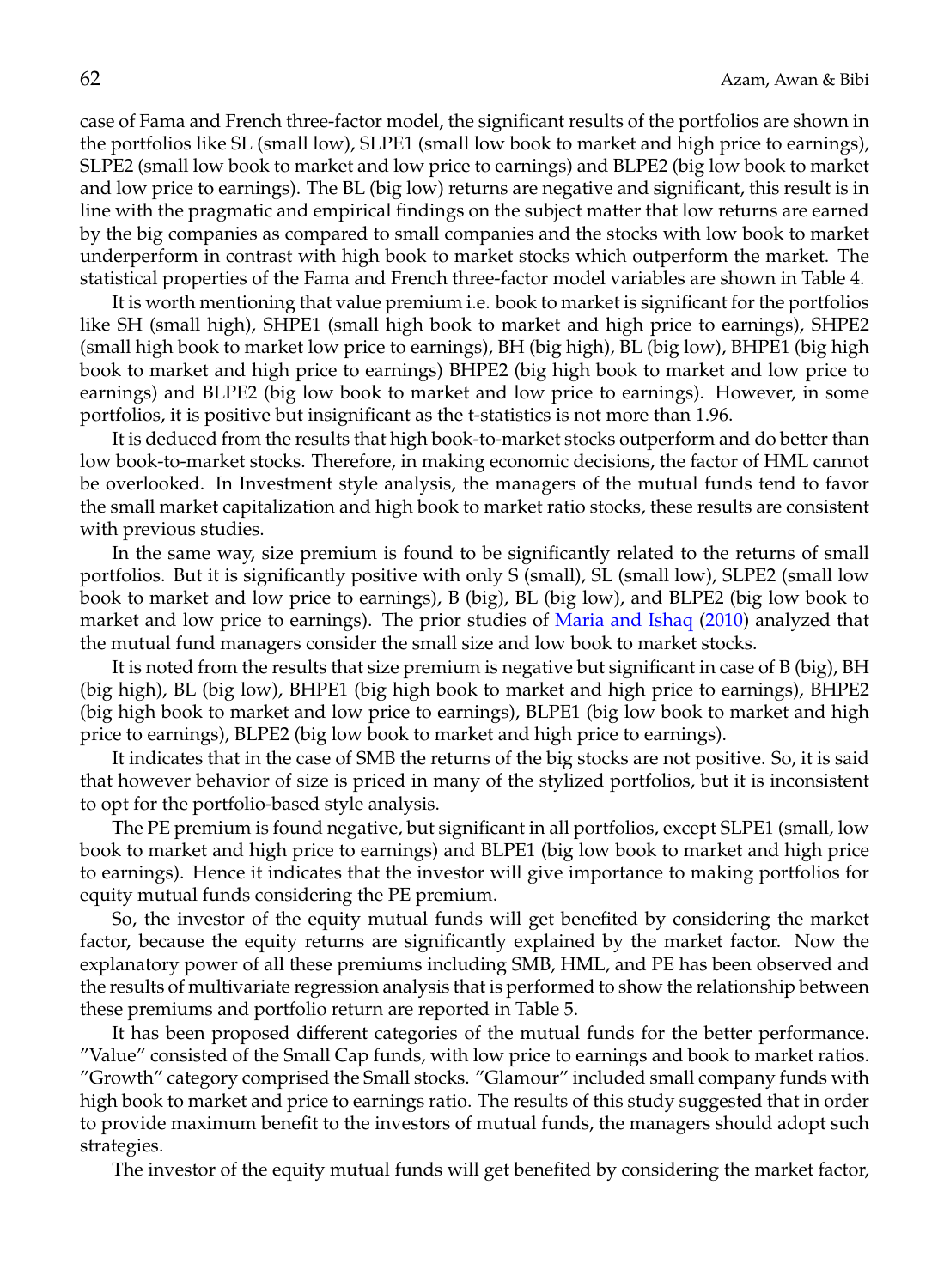because the equity returns are significantly explained by the market factor. But the three-factor model of Fama and French explains the portfolio returns to a large extent. So, these results show that the procedures based on Fama and French three factor model are somewhat better than based on capital asset pricing model. Here we see in case of adding one more factor i.e. Price to Earning to observe the style analysis technique in case of mutual funds, and it shows that the investor can make his own portfolio in case of equity mutual funds to get the desired returns from the set of portfolios. So, this indicates that "style analysis" is constructive in benchmarking mutual fund returns.

## **4.1 Comparative statement of Adj. R**<sup>2</sup>

The statistical measure R-squared is used to gauge the closeness of the data to the fitted regression line. It is also recognized as the coefficient of determination or in some cases the coefficient of multiple determination for multiple regression. It tells us that how much variation is being explained by the independent variable(s). In other words, it is a tool to know that till what extent the model is selected for the forecasting for independent variable is appropriate. In general, it is assumed that the higher the value of R-square, the better is the model that fits the data.

Here we can see that the Fama and French three factor model leads to increase in Adjusted Rsquare than single factor model CAPM. The values for the coefficient of multiple determination for multiple regression are even more in case of price to earning factor added in the model as compared to CAPM and Fama-French three factor model. The results are shown that highest  $R^2$ is 0.816 in case of PE Factor added model, which means that 81.6% of the independent variables influenced the dependent variable i.e. monthly returns of equity mutual funds. So higher  $\mathbb{R}^2$ values make certain that the model is fit and appropriate.

In case of CAPM the higher  $R^2$  value is 0.644 which means that market factor explained the monthly returns of equity mutual funds by 64.4%. The higher value of  $\mathbb{R}^2$  is 0.637 that shows the dependent variable i.e. monthly returns of equity mutual funds are controlled by size and value premium along with market premium. The comparison of all these models are reported in Table

## **5 Findings & Conclusion**

The prior knowledge of the mutual funds by [Thaler and Shefrin](#page-19-4) [\(1981\)](#page-19-4) also suggest that the portfolio-based style analysis is more reliable and consistent method than that of Sharpe -style (Returns Based Style Analysis). The results of the study have a great significance for both the institutional and the individual investors in conjunction with the mutual fund managers of the company.

This study examined that the style analysis technique regarding equity mutual funds in Pakistan for the period 2010 to 2014 by using yearly equity data and mutual funds' monthly NAVs. The conventional CAPM equation, Fama-French three factor model equation and the new model incorporating price to earning has been used to check the influence of equity mutual funds on portfolios. The results for each model equation are different for every portfolio, but this study suggests the results related to add new factor of price to earnings in a model, so that the new effect can be tested from multivariate regression analysis.

Value premium is found to be positively significant in case of all the portfolios except for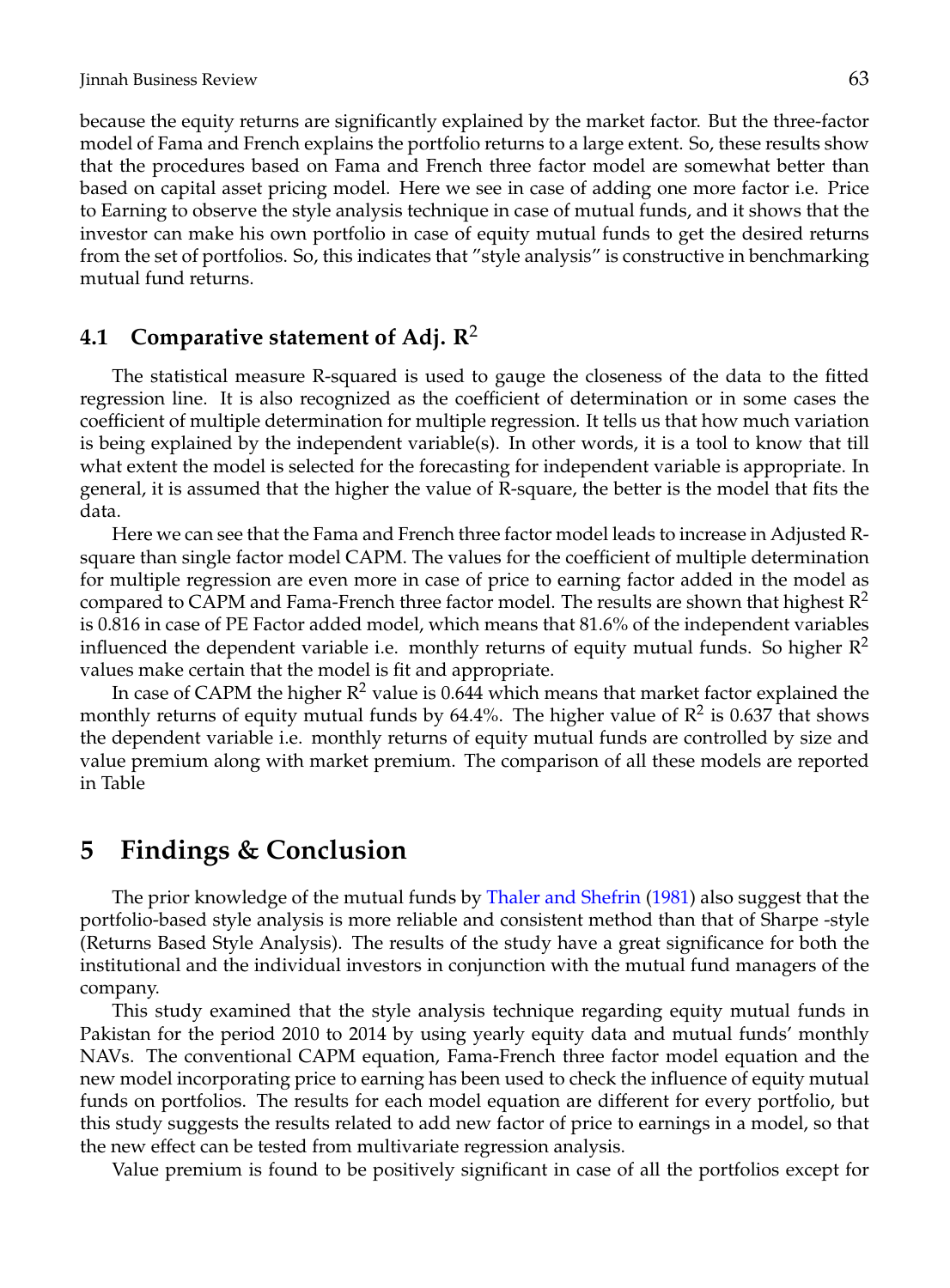low book to market stocks. So, it is to be said that book to market effect is present in Pakistani mutual fund market. It is deduced from the results that high book to market stocks outperform and do better than low book to market stocks. In case of size premium, the results are found to be positive and, in some portfolios, it is significantly positive related to small portfolio returns, but the findings are negative and insignificant for the big stock portfolios.

In case of additional factor added in the model i.e. Price to earnings, the results for all the portfolios are found to be negative but significant. So, this factor is not considerable by making portfolios regarding style analysis of equity mutual funds in Pakistan. Therefore, decision makers of the mutual funds should carefully account for all the factors in their decision making to get benefited by the returns of the funds regarding investing, financing and valuation decision.

When an investment strategy proposed by a professional manager that is based on the style analysis of equity mutual funds, the presumption is that the investor of the equity mutual fund expects the strategy that outperform the market and that mechanical strategy is purely based on the stock characteristics like size, book to market, price to earnings, dividend yield and momentum etc. The achievement of the mutual fund industry depends on the role of regulatory bodies and also the performance of mutual funds. The stringent and rigorous regulations and exceptional performance will boost the recognition of mutual funds in Pakistan.

## **6 Policy Recommendations**

The study has the following recommendations or implications for the mutual fund industry in Pakistan. The investors of the equity mutual fund can make more informed selection of the funds if they consider the portfolio-based style analysis. The study provides all the information and previous knowledge to the investors to invest in Open-ended Equity funds. The patterns of volatility in fund returns help the investors and other parties like Govt., Regulators etc. in case of portfolio optimization and risk management.

## **7 Directions for Future Research**

It is highly suggested that other funds like hedge funds and pension funds should also be incorporate in the research with different portfolio characteristics according to the nature of the funds. The portfolios of the mutual funds are made diversified to get benefit from the premiums of the stocks. The comparison between Return based style analysis and Portfolio based style analysis should be made to check the effectiveness of these techniques.

## **References**

- <span id="page-16-1"></span>Afza, T. and Rauf, A. (2009). Performance evaluation of pakistani mutual funds. *Pakistan economic and social review*, pages 199–214.
- <span id="page-16-2"></span>Ahmad, Y., Sun, G., and Khidmat, W. B. (2017). Fund-specific determinants of performance: An empirical study of islamic and conventional mutual funds of pakistan. *International Journal of Economics and Financial Issues*, 7(5):359.
- <span id="page-16-0"></span>Aras, G. and Yilmaz, M. K. (2008). Price-earnings ratio, dividend yield, and market-to-book ratio to predict return on stock market: Evidence from the emerging markets. *Journal of Global Business & Technology*, 4(1).
- <span id="page-16-4"></span>Arshad, A. (2012). Net present value is better than internal rate of return. *Interdisciplinary journal of contemporary research in business*, 4(8):211–219.
- <span id="page-16-3"></span>Asad, M. and Siddiqui, D. A. (2019). Determinants of mutual funds performance in pakistan.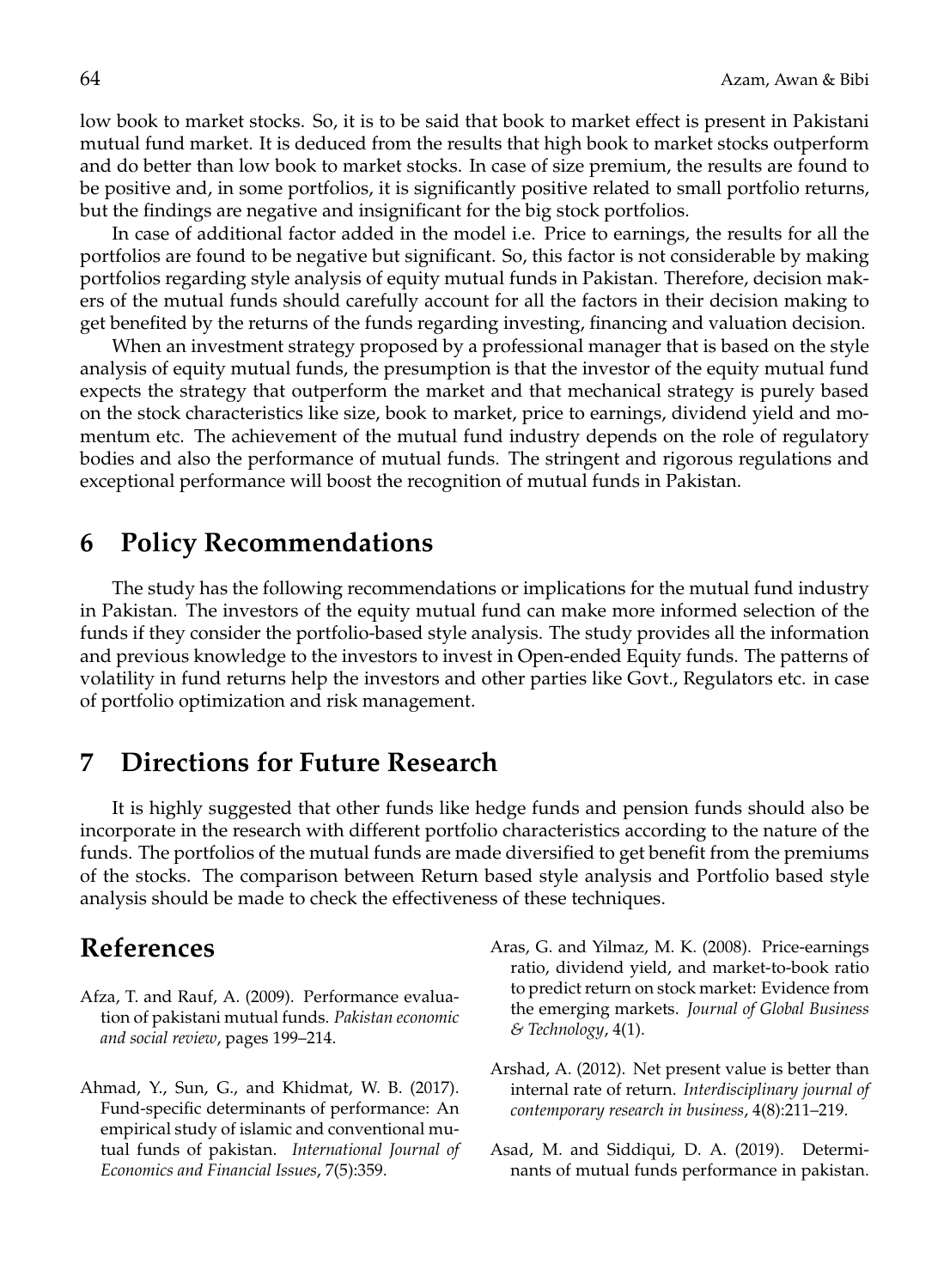*Asad, M. and Siddiqui, DA (2019). Determinants of Mutual Funds Performance in Pakistan. International Journal of Social and Administrative Sciences*, 4(2):85–107.

- <span id="page-17-10"></span>Ashraf, S. H. and Sharma, D. (2014). Performance evaluation of indian equity mutual funds against established benchmarks index. *International Journal of Accounting Research*, 2(1):1000113.
- <span id="page-17-3"></span>Babalos, V., Mamatzakis, E. C., and Matousek, R. (2015). The performance of us equity mutual funds. *Journal of Banking & Finance*, 52:217–229.
- <span id="page-17-0"></span>Barbee Jr, W. C., Mukherji, S., and Raines, G. A. (1996). Do sales–price and debt–equity explain stock returns better than book–market and firm size? *Financial Analysts Journal*, 52(2):56–60.
- <span id="page-17-13"></span>Bekaert, G. and Harvey, C. R. (2003). Market integration and contagion.
- <span id="page-17-6"></span>Bogle, J. C. (1998). The implications of style analysis for mutual fund performance evaluation. *Journal of Portfolio Management*, 24(4):34.
- <span id="page-17-11"></span>Bollen, N. P. and Busse, J. A. (2005). Short-term persistence in mutual fund performance. *The Review of Financial Studies*, 18(2):569–597.
- <span id="page-17-14"></span>Brown, K. C., Harlow, W. V., and Starks, L. T. (1996). Of tournaments and temptations: An analysis of managerial incentives in the mutual fund industry. *The Journal of Finance*, 51(1):85–110.
- <span id="page-17-15"></span>Brown, S. J. and Goetzmann, W. N. (1997). Mutual fund styles. *Journal of financial Economics*, 43(3):373–399.
- <span id="page-17-21"></span>Cai, J. and Wei, K. J. (1997). The investment and operating performance of japanese initial public offerings. *Pacific-Basin Finance Journal*, 5(4):389– 417.
- <span id="page-17-4"></span>Capon, N., Fitzsimons, G. J., and Alan Prince, R. (1996). An individual level analysis of the mutual fund investment decision. *Journal of financial services research*, 10(1):59–82.
- <span id="page-17-16"></span>Carhart, M. M. (1997). On persistence in mutual fund performance. *The Journal of finance*, 52(1):57–82.
- <span id="page-17-18"></span>Chan, L. K., Chen, H.-L., and Lakonishok, J. (2002). On mutual fund investment styles. *The Review of Financial Studies*, 15(5):1407–1437.
- <span id="page-17-19"></span>Cortez, M. D. C. and Silva, F. (2002). Conditioning information on portfolio performance evaluation: a reexamination of performance persistence in the portuguese mutual fund market. *Finance India*, 16(4):1393.
- <span id="page-17-5"></span>Cox, J. C. and Ross, S. A. (1976). A survey of some new results in financial option pricing theory. *The Journal of Finance*, 31(2):383–402.
- <span id="page-17-17"></span>Daniel, K., Grinblatt, M., Titman, S., and Wermers, R. (1997). Measuring mutual fund performance with characteristic-based benchmarks. *The Journal of finance*, 52(3):1035–1058.
- <span id="page-17-12"></span>Detzel, F. L. and Weigand, R. A. (1998). Explaining persistence in mutual fund performance. *Financial Services Review*, 7(1):45–55.
- <span id="page-17-1"></span>DiBartolomeo, D. and Witkowski, E. (1997). Mutual fund misclassification: Evidence based on style analysis. *Financial Analysts Journal*, 53(5):32–43.
- <span id="page-17-2"></span>Dor, A. B., Jagannathan, R., and Meier, I. (2005). Understanding mutual fund and hedge fund styles using return-based style analysis. In *The world of hedge funds: characteristics and analysis*, pages 63–108. World Scientific.
- <span id="page-17-20"></span>Elton, E. J., Gruber, M. J., and Blake, C. R. (1996). The persistence of risk-adjusted mutual fund performance. *Journal of business*, pages 133–157.
- <span id="page-17-9"></span>Fama, E. F. and French, K. R. (1995). Size and bookto-market factors in earnings and returns. *The journal of finance*, 50(1):131–155.
- <span id="page-17-7"></span>Gohar, R., Ahmed, S., and Niazi, U. (2011). Performance comparison of mutual funds in pakistan. *African journal of Business management*, 5(14):5583–5593.
- <span id="page-17-8"></span>Golec, J. H. (1996). The effects of mutual fund managers' characteristics on their portfolio performance, risk and fees. *Financial Services Review*, 5(2):133–147.
- <span id="page-17-22"></span>Graham, J. R. and Kumar, A. (2006). Do dividend clienteles exist? evidence on dividend preferences of retail investors. *The Journal of Finance*, 61(3):1305–1336.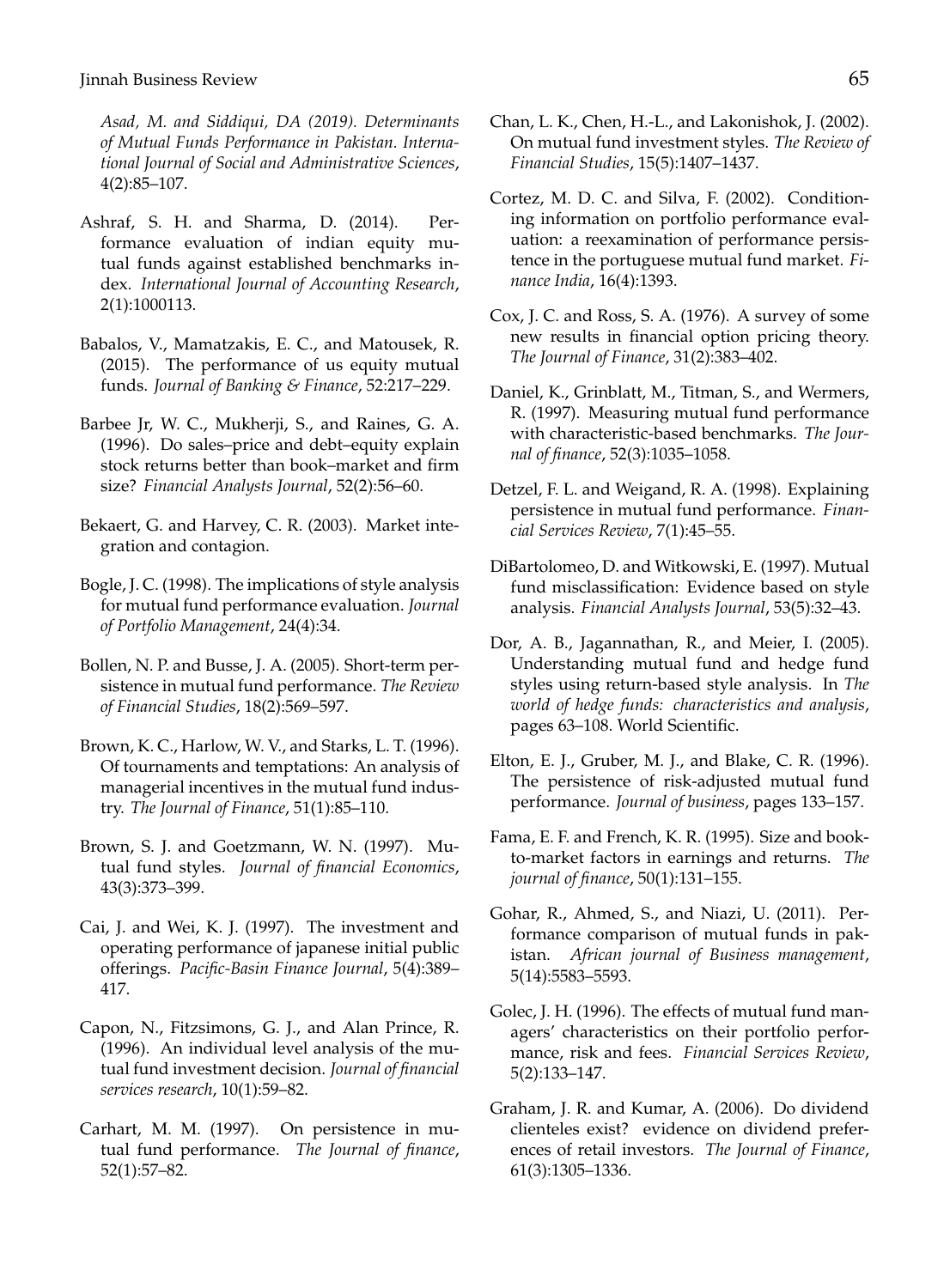- <span id="page-18-13"></span>Grinblatt, M. and Titman, S. (1992). The persistence of mutual fund performance. *The Journal of finance*, 47(5):1977–1984.
- <span id="page-18-14"></span>Grinblatt, M. and Titman, S. (1993). Performance measurement without benchmarks: An examination of mutual fund returns. *Journal of business*, pages 47–68.
- <span id="page-18-12"></span>Jensen, M. C. (1968). The performance of mutual funds in the period 1945-1964. *The Journal of finance*, 23(2):389–416.
- <span id="page-18-6"></span>Kacperczyk, M., Sialm, C., and Zheng, L. (2008). Unobserved actions of mutual funds. *The Review of Financial Studies*, 21(6):2379–2416.
- <span id="page-18-3"></span>Lehmann, B. N. and Modest, D. M. (1987). Mutual fund performance evaluation: A comparison of benchmarks and benchmark comparisons. *The journal of finance*, 42(2):233–265.
- <span id="page-18-4"></span>Lintner, J. (1965). Security prices, risk, and maximal gains from diversification. *The journal of finance*, 20(4):587–615.
- <span id="page-18-22"></span>Maria, B. and Ishaq, B. (2010). Legality of corporate governance in islamic finance. *Journal of Asian Politics and Policy*, 2:25–38.
- <span id="page-18-1"></span>Mason, A., Thomas, S., and McGroarty, F. (2010). Combining returns based and characteristics based style analysis for us diversified equity funds. *Available at SSRN 1675471*.
- <span id="page-18-8"></span>Massa, M., Simonov, A., and Stenkrona, A. (2015). Style representation and portfolio choice. *Journal of Financial Markets*, 23:1–25.
- <span id="page-18-17"></span>Monarcha, G. (2009). A dynamic style analysis model for hedge funds (un modele d'analyse de ` style dynamique pour les hedge funds)(french). *Available at SSRN 1485339*.
- <span id="page-18-19"></span>Naz, S., Ul, A., Arslan, M., and Nawaz, M. S. (2015). Risk adjusted performance evaluation of balanced mutual fund schemes in pakistan.
- <span id="page-18-21"></span>Nazir, M. S. and Nawaz, M. M. (2010). The determinants of mutual fund growth in pakistan. *International research journal of finance and economics*, 54(10):1051–1060.
- <span id="page-18-15"></span>Otten, R. and Bams, D. (2002). European mutual fund performance. *European financial management*, 8(1):75–101.
- <span id="page-18-16"></span>Pattarin, F., Paterlini, S., and Minerva, T. (2004). Clustering financial time series: an application to mutual funds style analysis. *Computational Statistics & Data Analysis*, 47(2):353–372.
- <span id="page-18-5"></span>Penman, S. H. (1996). The articulation of priceearnings ratios and market-to-book ratios and the evaluation of growth. *Journal of accounting research*, 34(2):235–259.
- <span id="page-18-10"></span>Pontiff, J. and Schall, L. D. (1998). Book-to-market ratios as predictors of market returns. *Journal of financial economics*, 49(2):141–160.
- <span id="page-18-18"></span>Raza, S. A., Raza, S. A., and Zia, A. (2011). Equity mutual funds performance in pakistan: risk & return analysis.
- <span id="page-18-20"></span>Rekenthaler, J., Gambera, M., and Charlson, J. (2006). Estimating portfolio style in us equity funds: A comparative study of portfolio-based fundamental style analysis and returns-based style analysis. *The Journal of Investing*, 15(3):25– 33.
- <span id="page-18-7"></span>Rohitraj, S. and Rao, D. (2015). Performance evaluation of open ended large cap equity mutual fund and mid & small cap equity mutual fund growth scheme with special reference to sbi mutual fund and hdfc mutual fund. *Journal Impact Factor*, 6(1):661–669.
- <span id="page-18-0"></span>Shah, S. A., Hijazi, S. T., and Hamdani, N. H. (2005). Performance evaluation of mutual funds in pakistan [with comments]. *The Pakistan Development Review*, pages 863–876.
- <span id="page-18-2"></span>Sharpe, W. F. (1992). Asset allocation: Management style and performance measurement. *Journal of portfolio Management*, 18(2):7–19.
- <span id="page-18-9"></span>Sharpe, W. F. (1994). The sharpe ratio, the journal of portfolio management. *Stanfold University, Fall*.
- <span id="page-18-11"></span>Shefrin, H. M. and Thaler, R. H. (1988). The behavioral life-cycle hypothesis. *Economic inquiry*, 26(4):609–643.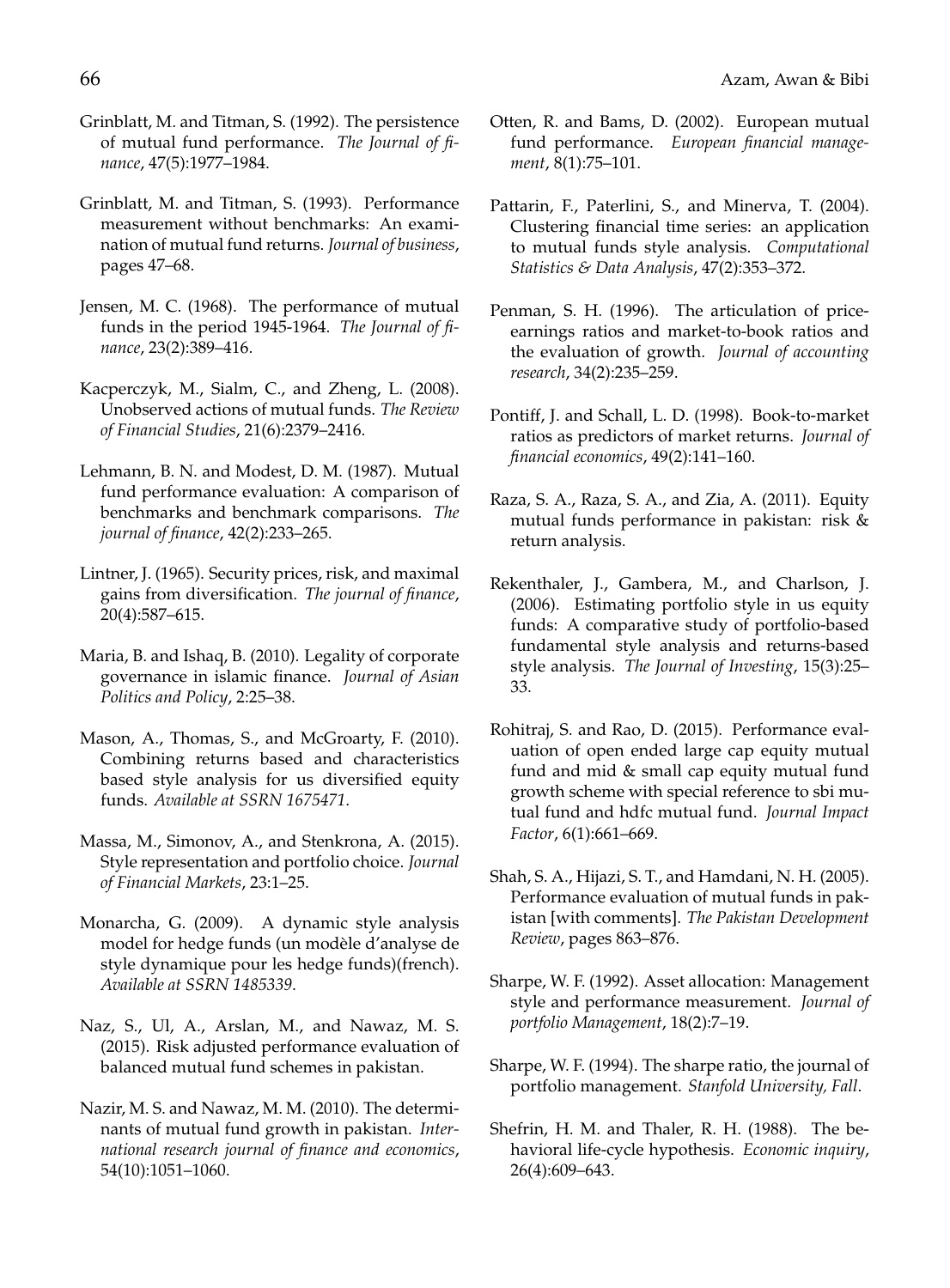Jinnah Business Review 67

- <span id="page-19-1"></span>Swinkels, L. and Van Der Sluis, P. J. (2006). Returnbased style analysis with time-varying exposures. *The European Journal of Finance*, 12(6- 7):529–552.
- <span id="page-19-4"></span>Thaler, R. H. and Shefrin, H. M. (1981). An economic theory of self-control. *Journal of political Economy*, 89(2):392–406.

<span id="page-19-3"></span>WAJID, M. and MOHISN, H. M. (2015). Portfo-

lio tilting: Hunt for positive alpha through style tilts.

- <span id="page-19-0"></span>Wermers, R. (1997). Momentum investment strategies of mutual funds, performance persistence, and survivorship bias. Technical report, Citeseer.
- <span id="page-19-2"></span>YANG, C.-j., CAI, M.-c., and XU, H.-q. (2004). Style classification analysis of chinese mutual funds. *Journal of Shanghai Jiaotong University*.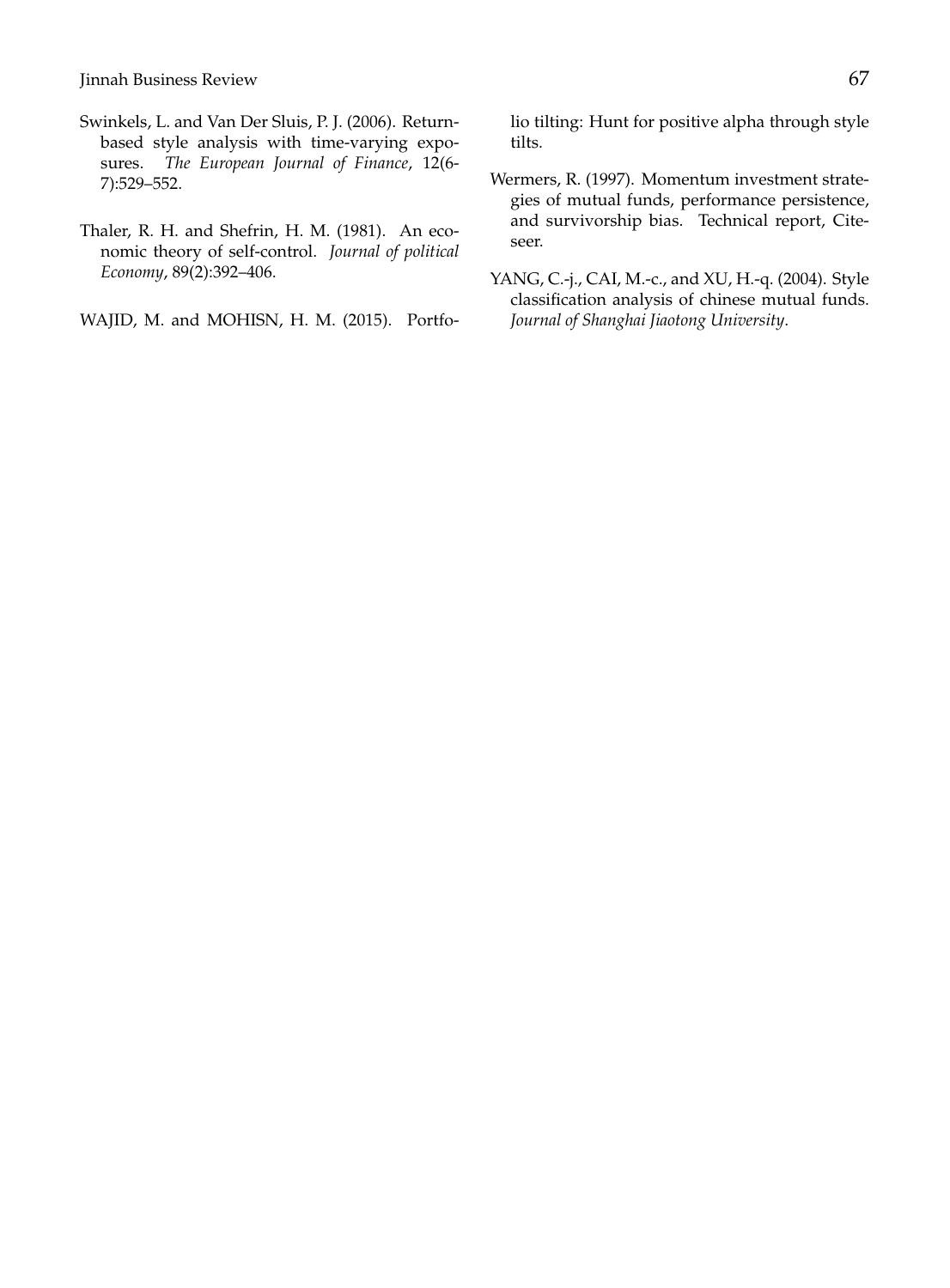## **APPENDICES**

# **Appendix A: List of Acronyms**

| ADF             | <b>Augmented Dicky-Fuller Test</b>             |
|-----------------|------------------------------------------------|
| AMC             | <b>Asset Management Company</b>                |
| APT             | Arbitrage Pricing Theory                       |
| B/M             | <b>Book to Market</b>                          |
| BH              | Big High                                       |
| BL              | Big Low                                        |
| <b>CAPM</b>     | Capital Asset Pricing Model                    |
| DY              | Dividend Yield                                 |
| <b>EMH</b>      | <b>Efficient Market Hypothesis</b>             |
| <b>EPS</b>      | Earnings per share                             |
| FF3F            | Fama and French three factor model             |
| HML             | High minus Low                                 |
| IA              | <b>Investment Advisor</b>                      |
| <b>IPO</b>      | <b>Initial Public Offering</b>                 |
| <b>KSE</b>      | Karachi Stock Exchange                         |
| MC              | Market capitalization                          |
| <b>MOM</b>      | Momentum                                       |
| <b>MPT</b>      | Modern Portfolio Theory                        |
| MUPAF           | Mutual fund Association of Pakistan            |
| <b>NAV</b>      | Net Asset Value                                |
| NBFC&NE         | Non-banking Finance Companies and New Entities |
| <b>NIT</b>      | National Investment Trust                      |
| <b>OLS</b>      | <b>Ordinary Least Square</b>                   |
| P/E             | Price to Earning                               |
| <b>PBSA</b>     | Portfolio Based Style Analysis                 |
| PE1             | <b>High Price to Earnings</b>                  |
| PE <sub>2</sub> | Low Price to earnings                          |
| <b>RBSA</b>     | Returns Based Style Analysis                   |
| <b>RFR</b>      | <b>Risk Free Rate</b>                          |
| RM              | Market Returns                                 |
| Rm-Rfr          | Market Risk Premium                            |
| <b>SECP</b>     | Securities and Exchange Commission of Pakistan |
| SH              | Small High                                     |
| <b>SL</b>       | <b>Small Low</b>                               |
| <b>SMB</b>      | Small minus Big                                |
|                 |                                                |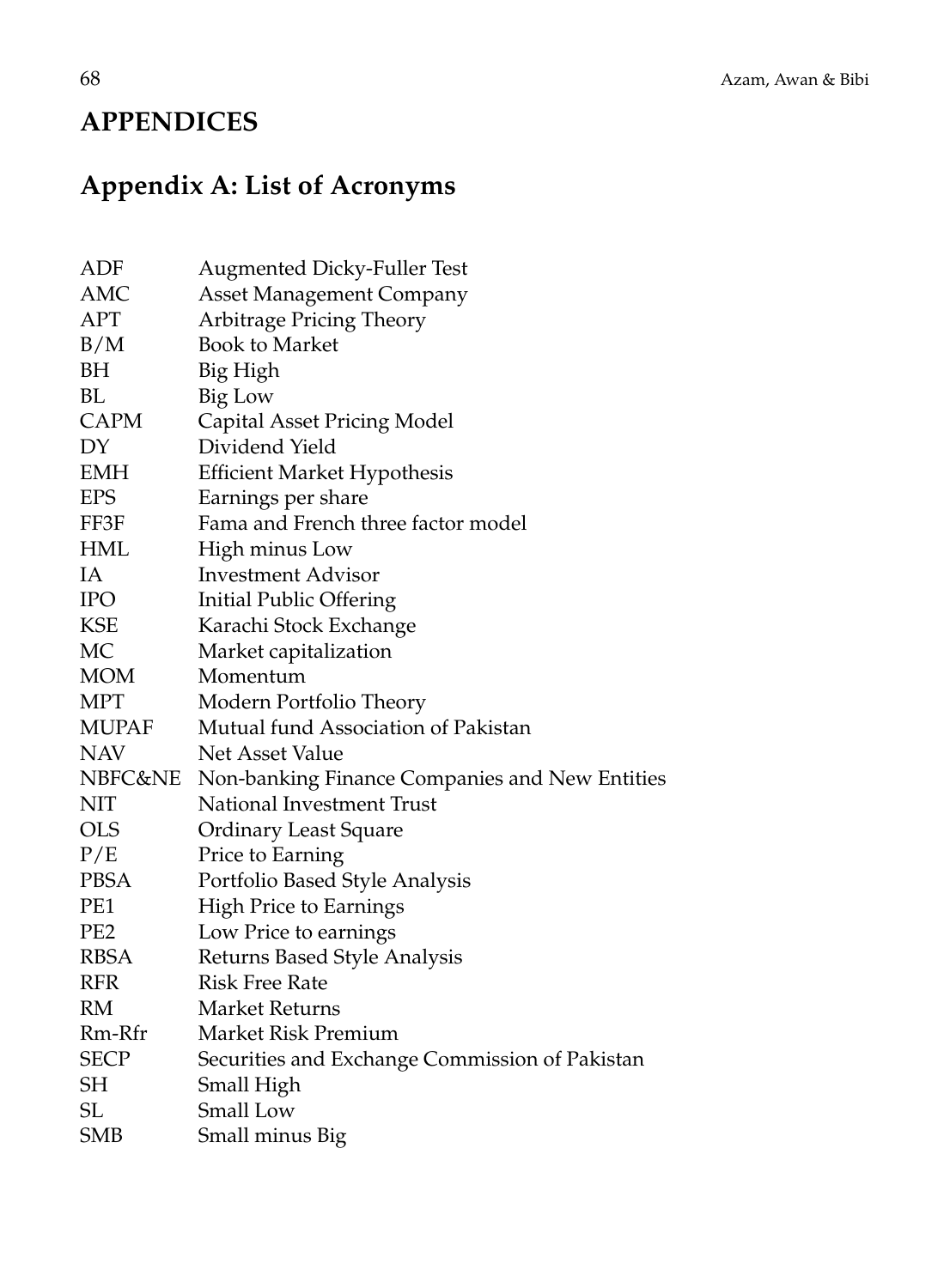# **Appendix B: Names of the Equity Mutual Funds in Pakistan**

# **Equity Mutual Funds in Pakistan**

- 1. ABL Islamic Stock Fund
- 2. ABL Stock Fund
- 3. AKD Opportunity Fund
- 4. Al Ameen Shariah Stock Fund (Formerly: UBL Shariah Stock Fund)
- 5. Al Meezan Mutual Fund
- 6. Alfalah GHP Alpha Fund
- 7. Alfalah GHP Islamic Stock Fund (Formerly: Alfalah GHP Islamic Fund)
- 8. Alfalah GHP Stock Fund (Formerly: IGI Stock Fund)
- 9. Askari Equity Fund
- 10. Atlas Islamic Stock Fund
- 11. Atlas Stock Market Fund
- 12. Crosby Dragon Fund
- 13. First Capital Mutual Fund
- 14. First Habib Stock Fund
- 15. HBL Islamic Stock Fund
- 16. HBL Stock Fund
- 17. **IS Growth Fund**
- 18. **IS Islamic Fund**
- 19. JS Large Cap Fund
- 20. Lakson Equity Fund
- 21. MCB Pakistan Islamic Stock Fund (Formerly: Pakistan Strategic Allocation Fund)
- 22. MCB Pakistan Stock Market Fund (Formerly: Pakistan Stock Market Fund)
- 23. Meezan Islamic Fund
- 24. NAFA Stock Fund
- 25. National Investment Unit Trust
- 26. PICIC Energy Fund
- 27. PICIC Islamic Stock Fund
- 28. PICIC Stock Fund
- 29. PIML Islamic Equity Fund
- 30. United Stock Advantage Fund

# **Companies from KSE100 Index**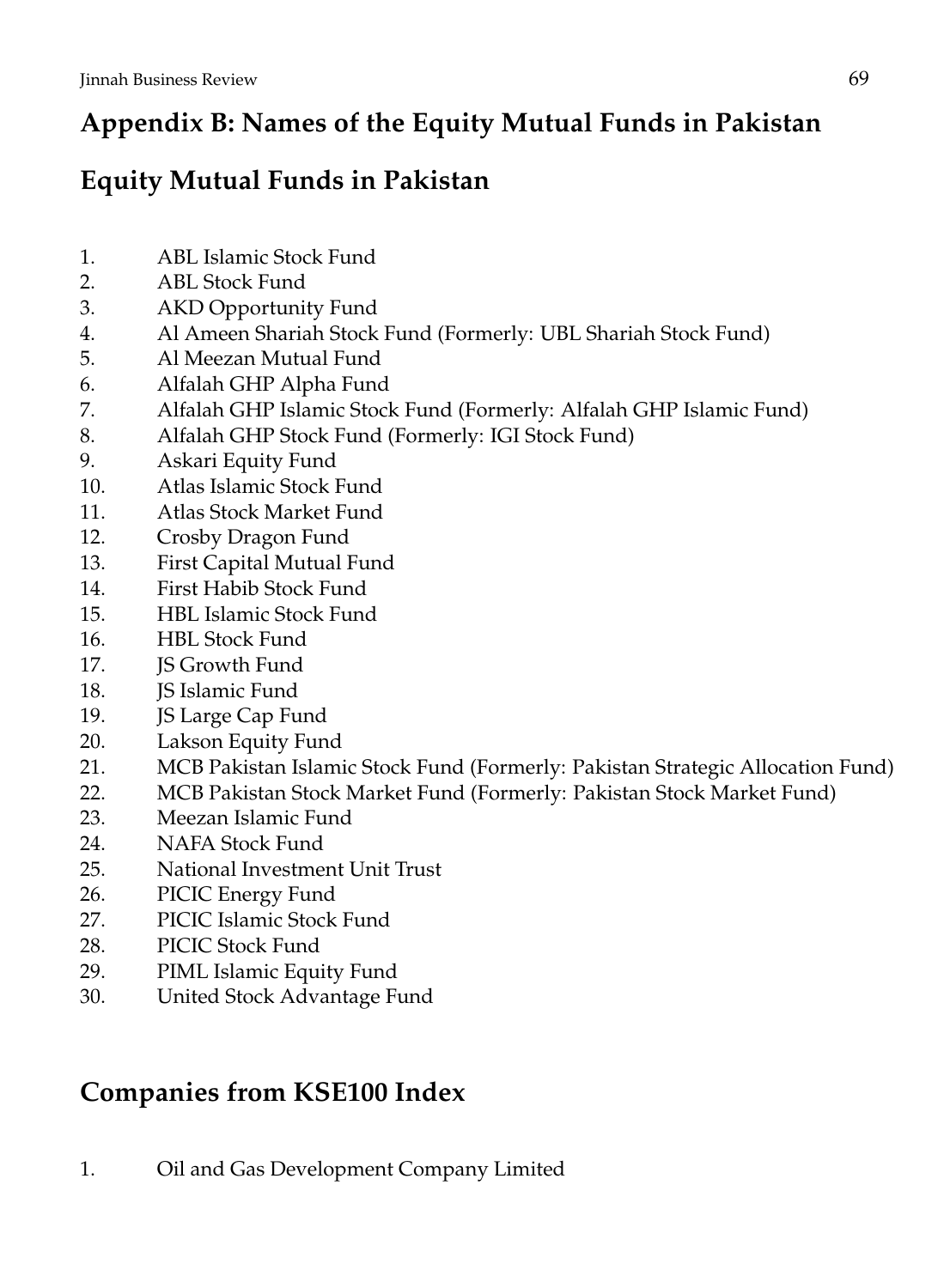- 2. Pakistan Petroleum Limited
- 3. MCB Bank Limited
- 4. Habib Bank Limited
- 5. K-Electric Limited
- 6. United Bank Limited
- 7. Fauji Fertilizer Company Limited
- 8. Pakistan Oilfields Limited<br>9. Lucky Cement Limited
- 9. Lucky Cement Limited
- 10. Engro Corporation Limited
- 11. Pakistan State Oil Company Limited
- 12. GlaxoSmithKline (Pakistan) Limited
- 13. Hub Power Company Limited
- 14. Packages Limited
- 15. Nishat Mills Limited
- 16. D.G. Khan Cement Company Limited
- 17. Mari Petroleum Company Limited
- 18. Pak Suzuki Motor Company Limited
- 19. Atlas Honda Limited
- 20. Attock Refinery Limited
- 21. Adamjee Insurance Company Limited
- 22. Pak Elektron Limited
- 23. Kot Addu Power Company Limited
- 24. Cherat Cement Company Limited

| Variable                            | P      | S                                                                                                                               | В      | SН | SL. | SHPE1 | SHPE <sub>2</sub> | SLPE1 | SLPE <sub>2</sub> | BН | BL.     | BHPE1 | BHPE2                                                                                                | BLPE1 | BLPE2                                                                                                                            |
|-------------------------------------|--------|---------------------------------------------------------------------------------------------------------------------------------|--------|----|-----|-------|-------------------|-------|-------------------|----|---------|-------|------------------------------------------------------------------------------------------------------|-------|----------------------------------------------------------------------------------------------------------------------------------|
| Mean                                |        | 0.00332 0.003317 0.00292 0.00477 0.00187 0.00816 0.00137 0.001734 0.001997 0.001923 0.003912 0.002639 0.001207 0.003273 0.00455 |        |    |     |       |                   |       |                   |    |         |       |                                                                                                      |       |                                                                                                                                  |
| Median                              |        | 0.0121 0.008425 0.00843                                                                                                         |        |    |     |       |                   |       |                   |    |         |       | 0.0146 0.01197 0.01633 0.01419 0.012753 0.010098 0.017131 0.013782 0.01822 0.011062 0.012878 0.01463 |       |                                                                                                                                  |
| Standard Deviation 0.05652 0.059599 |        |                                                                                                                                 | 0.0596 |    |     |       |                   |       |                   |    |         |       |                                                                                                      |       | 0.05479 0.06393 0.05084 0.06291 0.053106 0.085929 0.062847 0.063244 0.071849 0.059226 0.051135 0.088923                          |
| Kurtosis                            |        |                                                                                                                                 |        |    |     |       |                   |       |                   |    |         |       |                                                                                                      |       | 1.69538 2.227958 2.22796 2.44742 3.85899 2.01324 2.86325 1.437057 4.910462 2.673923 2.816304 1.842276 4.447158 -0.10952 8.775623 |
| Skewness                            |        | -0.92968 -0.92671 -0.92671 -1.0324 -1.03847 -0.86214 -1.32013 -0.83289 -0.90276 -1.25286 -0.39779 -1.26777 -1.53474 -0.54979    |        |    |     |       |                   |       |                   |    |         |       |                                                                                                      |       | $-0.349$                                                                                                                         |
| Minimum                             | -0.188 | -0.21719 -0.21719 -0.19959 -0.25034 -0.16688 -0.23231 -0.17965 -0.32104 -0.23787                                                |        |    |     |       |                   |       |                   |    | -0.1965 |       | $0.23338 - 0.24235 - 0.11919 - 0.33251$                                                              |       |                                                                                                                                  |
| Maximum                             | 0.126  | 0.130127 0.13013 0.13878 0.17155 0.14216 0.1354 0.131047 0.265967 0.13151 0.21328 0.130991 0.132029 0.106205 0.377055           |        |    |     |       |                   |       |                   |    |         |       |                                                                                                      |       |                                                                                                                                  |

Table 7.1: Descriptive Statistics (Portfolios)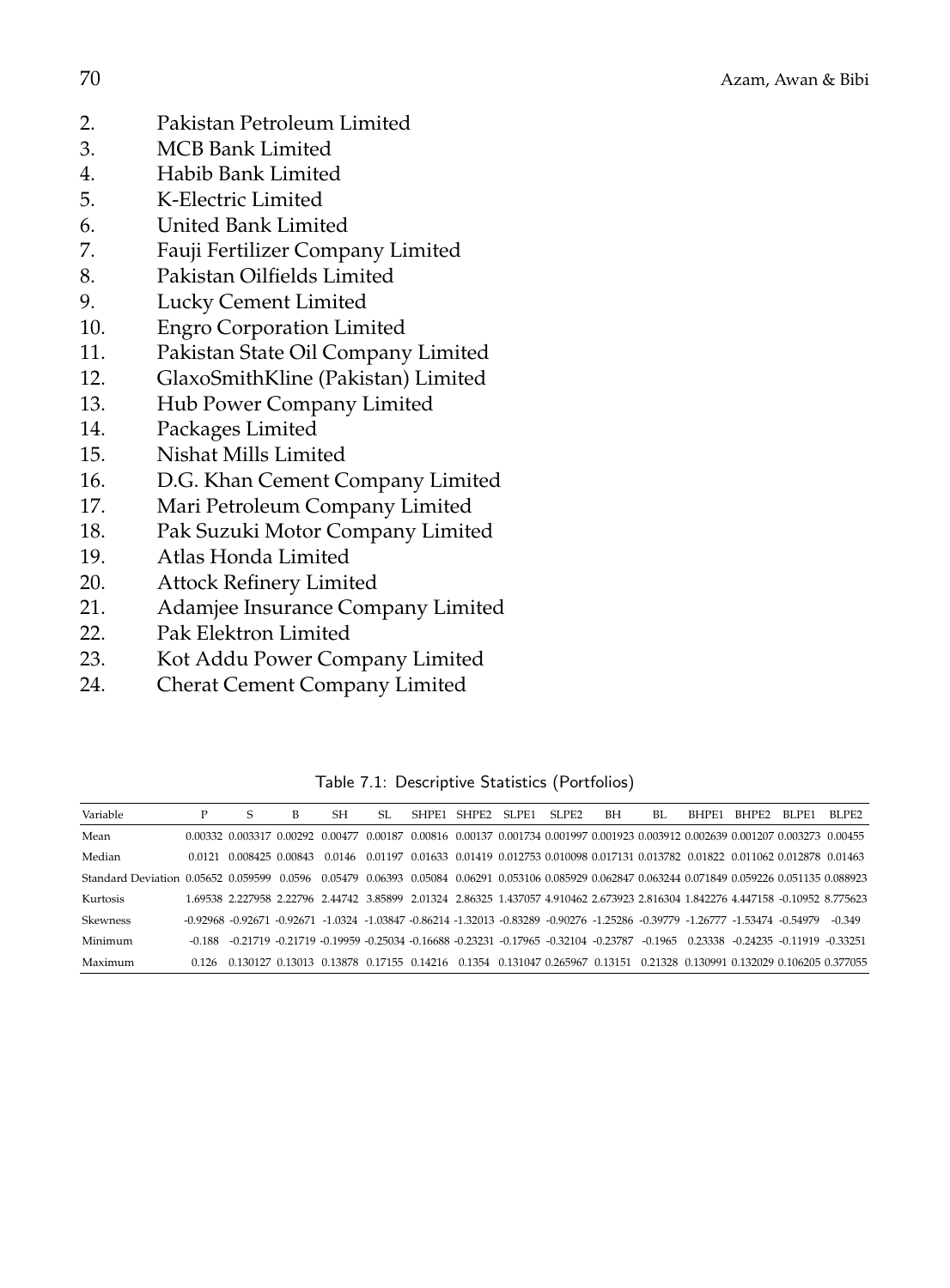| Variable                  | $Rm-Rfr$  | <b>SMB</b> | HML       | PF.            |
|---------------------------|-----------|------------|-----------|----------------|
| Mean                      | 0.02051   | 0.0004     | 0.00046   | 0.001671       |
| Median                    | 0.02716   | 0.00063    | 0.00341   | $-6.10F - 0.5$ |
| <b>Standard Deviation</b> | 0.04745   | 0.02465    | 0.03157   | 0.027384       |
| Kurtosis                  | 0.099629  | 3.87931    | 2.61399   | 4.109389       |
| Skewness                  | $-0.6774$ | $-0.9137$  | 0.25004   | 0.635289       |
| Minimum                   | $-0.1117$ | $-0.0912$  | $-0.0768$ | $-0.08374$     |
| Maximum                   | 0.13945   | 0.05838    | 0.1058    | 0.094303       |

Table 7.2: Descriptive Statistics (Four Factors)

Table 7.3: Comparative statement of Adj.  $R^2$ 

| <b>DEPENDENT</b>  | CAPM     | 3FM-FF    | PE FACTOR   |
|-------------------|----------|-----------|-------------|
| P                 | 0.419699 | 0.415973  | 0.58198779  |
| S                 | 0.378887 | 0.4059896 | 0.5748226   |
| В                 | 0.4209   | 0.4747154 | 0.624032175 |
| SН                | 0.488709 | 0.4896525 | 0.651568517 |
| SL.               | 0.226607 | 0.4269128 | 0.567416971 |
| SHPE1             | 0.644125 | 0.6370039 | 0.702814174 |
| SHPE <sub>2</sub> | 0.321157 | 0.3301616 | 0.571233027 |
| SLPE1             | 0.321438 | 0.3612715 | 0.366196301 |
| SLPE <sub>2</sub> | 0.123477 | 0.4117341 | 0.649665243 |
| BН                | 0.391475 | 0.4069224 | 0.552327581 |
| BL.               | 0.357653 | 0.6168311 | 0.738397665 |
| BHPE1             | 0.286162 | 0.3054602 | 0.385073166 |
| BHPE2             | 0.456953 | 0.4610031 | 0.672415354 |
| BLPE1             | 0.506045 | 0.517816  | 0.511689098 |
| BLPE2             | 0.189789 | 0.592874  | 0.816251832 |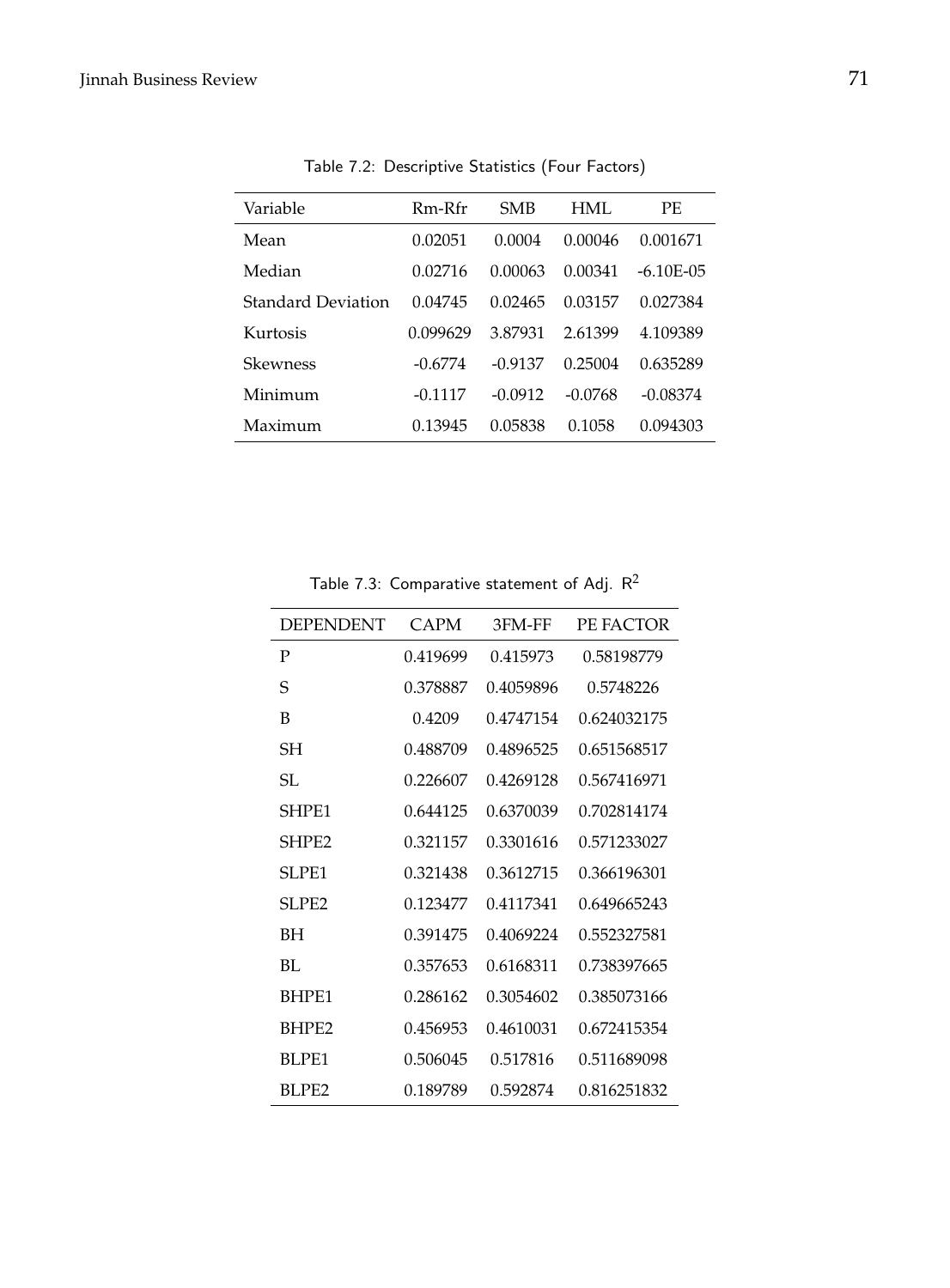Table 7.4: Fama and French Three Factor Model

| Dependent         | intercept     | <b>SMB</b>     | <b>HML</b>     | <b>MKT</b>   | Adj. R Sq | F Statistic | F sig. |
|-------------------|---------------|----------------|----------------|--------------|-----------|-------------|--------|
| P                 | $-0.0138905$  | $-0.11417249$  | $-0.220120008$ | 0.790799564  |           |             |        |
| T Statistic       | $-2.172339$   | $-0.49109553$  | -1.2183759     | 6.530525846* | 0.41597   | 15.0076     | 0.000  |
| p value           | 0.0336151     | 0.625278045    | 0.228189071    | 2.05815E-08  |           |             |        |
| S                 | $-0.01318905$ | 0.38582751     | $-0.22012008$  | 0.790799564  |           |             |        |
| T Statistic       | -2.17823391   | 1.659578115    | -1.21837659    | 6.530525846* | 0.40599   | 14.4416     | 0.000  |
| p value           | 0.033615124   | 0.102589988    | 0.228189071    | 2.0581E-08   |           |             |        |
| B                 | $-0.01318905$ | $-0.61417249$  | $-0.22012008$  | 0.790799564  |           |             |        |
| T Statistic       | -2.17823391   | $-2.64176917*$ | $-1.21837659$  | 6.530525846* | 0.47472   | 18.7734     | 0.000  |
| p value           | 0.033615124   | .010671327*    | 0.22819071     | 2.05815E-08  |           |             |        |
| <b>SH</b>         | $-0.01179164$ | $-0.01451691$  | 0.235394167    | 0.791077963  |           |             |        |
| T Statistic       | $-2.148837$   | $-0.06889962$  | 1.437658912    | 7.208406892* | 0.48965   | 19.8692     | 0.000  |
| p value           | 0.035985048   | 0.945314955    | 0.156095587    | 1.56582E-09  |           |             |        |
| SL                | $-0.01458646$ | 0.786171927    | $-0.67563432$  | 0.790521166  |           |             |        |
| T Statistic       | $-2.15003604$ | 3.018053017*   | -3.33763174*   | 5.826396794* | 0.42691   | 15.6504     | 0.000  |
| p value           | 0.035885594   | .003824224     | 0.001506317    | 2.9077E-07   |           |             |        |
| SHPE1             | $-0.00958863$ | 0.021205247    | 0.11886162     | 0.85464113   |           |             |        |
| T Statistic       | $-2.23260664$ | 0.127500083    | 0.927530925    | 9.950167343* | 0.637     | 35.5121     | 0.000  |
| p value           | 0.029590939   | 0.899001351    | 0.357631501    | 5.47811E-14  |           |             |        |
| SHPE2             | $-0.01399465$ | $-0.05005906$  | 0.351926713    | 0.727514796  |           |             |        |
| T Statistic       | -1.93883956   | $-0.18062418$  | 1.63404055     | 5.039788005* | 0.33016   | 10.6936     | 0.000  |
| p value           | 0.057566432   | 0.85731467     | 0.107860435    | 5.1934E-06   |           |             |        |
| SLPE1             | $-0.01280339$ | 0.188136391    | $-0.37956013$  | 0.697131517  |           |             |        |
| T Statistic       | $-2.1518368$  | 0.823513444    | $-2.13794169*$ | 5.858545732* | 0.36127   | 12.1237     | 0.000  |
| p value           | 0.035736682   | 0.413709506    | .036899874     | 2.57931E-07  |           |             |        |
| SLPE <sub>2</sub> | $-0.01636953$ | 1.384207463    | $-0.97170851$  | 0.883910815  |           |             |        |
| T Statistic       | -1.77198732   | 3.902465426*   | $-3.5252609*$  | 4.78435665*  | 0.41173   | 14.7649     | 0.000  |
| p value           | 0.081836922   | .000257931     | .000851454     | 1.28969E-05  |           |             |        |
| BH                | $-0.01458646$ | $-0.21382807$  | 0.324365678    | 0.790521166  |           |             |        |
| T Statistic       | $-2.15003604$ | $-0.82086938$  | 1.602365582    | 5.826396794* | 0.40692   | 14.4937     | 0.000  |
| p value           | 0.035885594   | 0.415201462    | 0.114701111    | 2.9077E-07   |           |             |        |
| <b>BL</b>         | $-0.01179164$ | $-1.01451691$  | $-0.76460583$  | 0.791077963  |           |             |        |
| T Statistic       | $-2.148837$   | $-4.8150641*$  | $-4.66979452*$ | 7.208406892* | 0.61683   | 32.6597     | 0.000  |
| p value           | 0.035985048   | 1.15707E-05    | 1.92909E-05    | 1.56582E-09  |           |             |        |
| BHPE1             | $-0.01343949$ | $-0.2443235$   | 0.41731306     | 0.766724452  |           |             |        |
| T Statistic       | $-1.60110693$ | $-0.75808197$  | 1.666212084    | 4.567383693* | 0.30546   | 9.64944     | 0.000  |
| p value           | 0.114980019   | 0.451580491    | 0.101255838    | 2.75647E-05  |           |             |        |
| BHPE2             | $-0.01573343$ | $-18333264$    | 0.231418297    | 0.814317814  |           |             |        |
| T Statistic       | $-2.5817296$  | $-0.78350315$  | 1.272670627    | 6.681471275* | 0.461     | 17.8209     | 0.000  |
| p value           | 0.01247469    | 0.436632987    | 0.208393604    | 1.16122E-08  |           |             |        |
| BLPE1             | $-0.01259315$ | $-0.2470829$   | $-0.2128119$   | 0.77069575   |           |             |        |
| T Statistic       | -2.53032754   | $-1.2900016$   | -1.43307585    | 7.743121649* | 0.51782   | 22.12       | 0.000  |
| p value           | 0.014234217   | 0.201319969    | 0.157395641    | 2.0486E-10   |           |             |        |
| BLPE2             | $-0.01099013$ | -1.78195092    | $-1.31639977$  | 0.811460176  |           |             |        |
| T Statistic       | -1.38185884   | -5.83539285*   | $-5.54727301*$ | 5.101745564* | 0.59283   | 29.6339     | 0.000  |
| p value           | 0.172502942   | 2.81184E-07    | 8.1827E-07     | 4.15574E-06  |           |             |        |

*\* Significant level at 1.96*